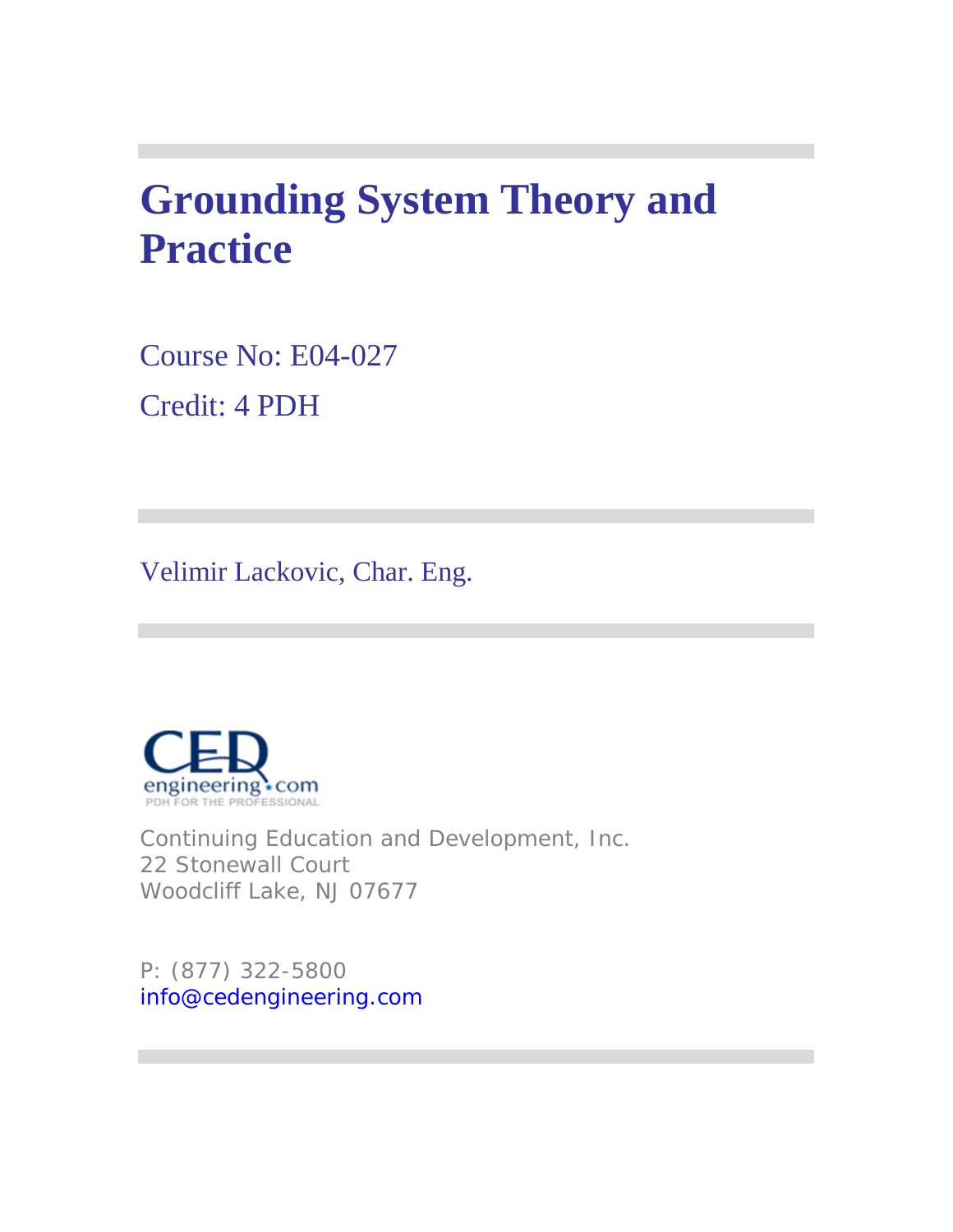# **Grounding System Theory and Practice**

# **Introduction**

System grounding has been used since electrical power systems began. However, many companies and industrial plants have used system grounding methods differently. The problem of whether a system neutral should be grounded, and how it should be grounded, has many times been misunderstood completely. Therefore, grounding of many systems has been based upon past experience rather than engineering analysis.

This course provides applicable information for grounding, such as definitions, reasons for having a system ground, the most desirable grounding method, and so on, and how to measure ground resistance in order to maintain the grounding system.

The definition of grounding is commonly used for both, system grounding and equipment grounding. The National Electrical Code (NEC) defines system ground as a connection to ground from one of the current-carrying conductors of an electrical power system or of an interior wiring system, whereas an equipment ground is defined as a connection to ground from one or more of the noncurrent-carrying metal parts of a wiring system or equipment connected to the system.

The following definitions describe power system grounding.

- System neutral ground: A connection to ground from the neutral point or points of a circuit, transformer, motor, generator, or system.
- Grounded system: A system of conductors in which at least one conductor or point is intentionally grounded.
- Ungrounded system: A system of conductors in which there is no intentional connection to ground.
- Solidly grounded: A system in which there is no intentional impedance in ground connection; in such a system the line to ground fault currents may equal three-phase fault current.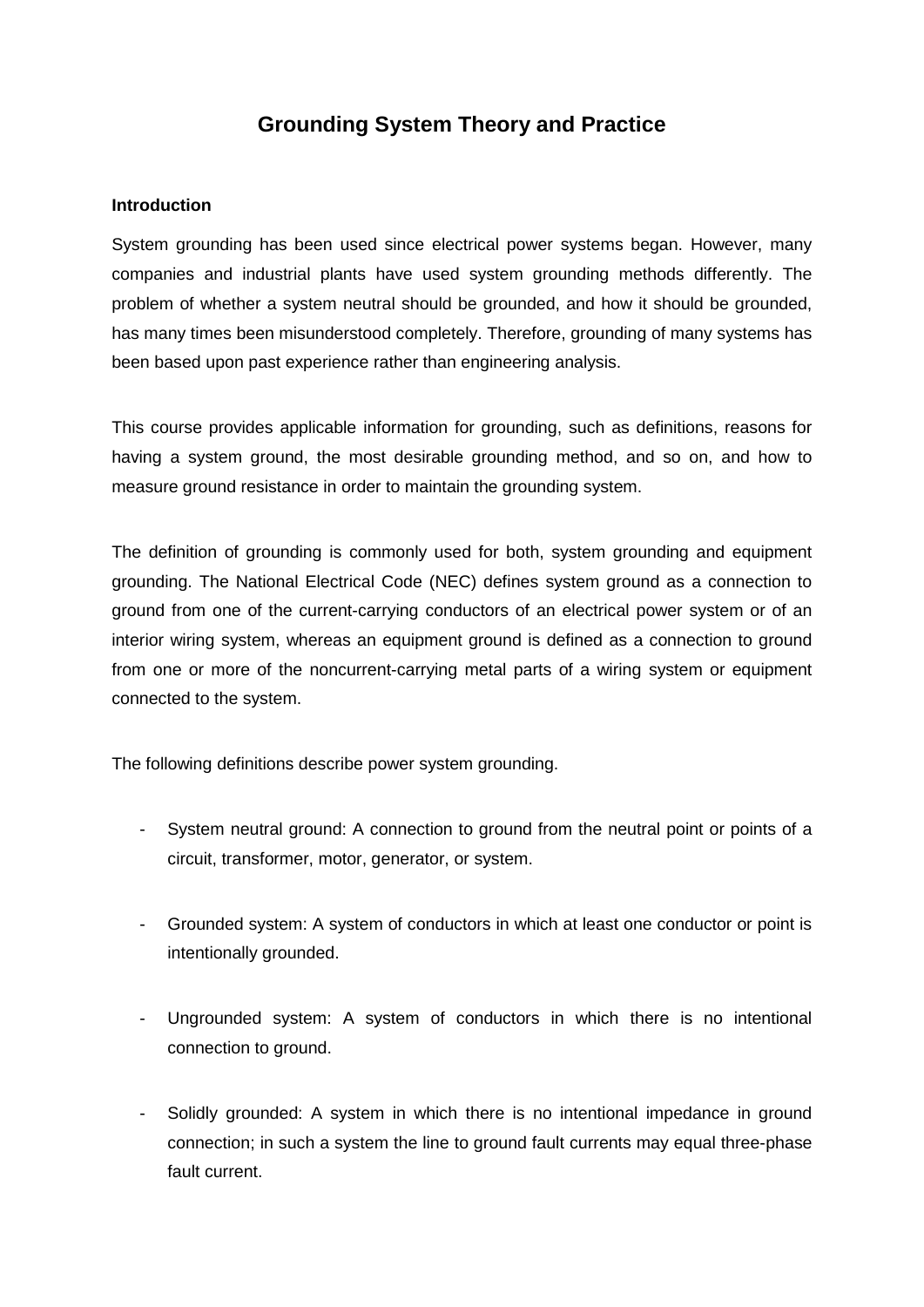- Resistance grounded: A system grounded through a resistance, the value of which can be such as to provide either a low- or high-resistance ground system. The lowresistance ground system can have from 25 to several thousand amperes (A) depending upon the value of the resistance. The high-resistance ground system usually has a value less than 25 A but greater than the value given by XCO/3, where XCO is the charging capacitance of the system.
- Reactance grounded: A system grounded through a reactance.
- Resonant grounded: The system grounding reactance value is such that the rated frequency fault current flowing through it is substantially equal to the current flowing between the conductors and the earth (charging current of the system).
- Ground-fault neutralizer: A grounding device that provides an inductive component of current in a ground fault that is substantially equal to, and therefore neutralizes, the rated frequency capacitive component of the ground fault current.

# **Selection of Grounding Method**

The selection of a method for power system grounding is very difficult because a large number of factors must be considered before a power system grounding method can be chosen. The following discussion outlines some problems with various grounding methods and explains how and why grounding systems are applied.

# **Ungrounded Systems**

Early electrical systems were almost universally operated ungrounded. On small systems an insulation failure on one phase did not cause an outage. The failure could probably be found and repaired at a convenient time without a forced outage. This worked well as long as the systems were small. However, as systems increased in size and voltage rating, an increasing number of insulation failures produced multiple failures and major faults. At first, the reasons for these failures were not understood, and considerable work was done to find why they occurred. Figure 1 below shows a typical ungrounded neutral system.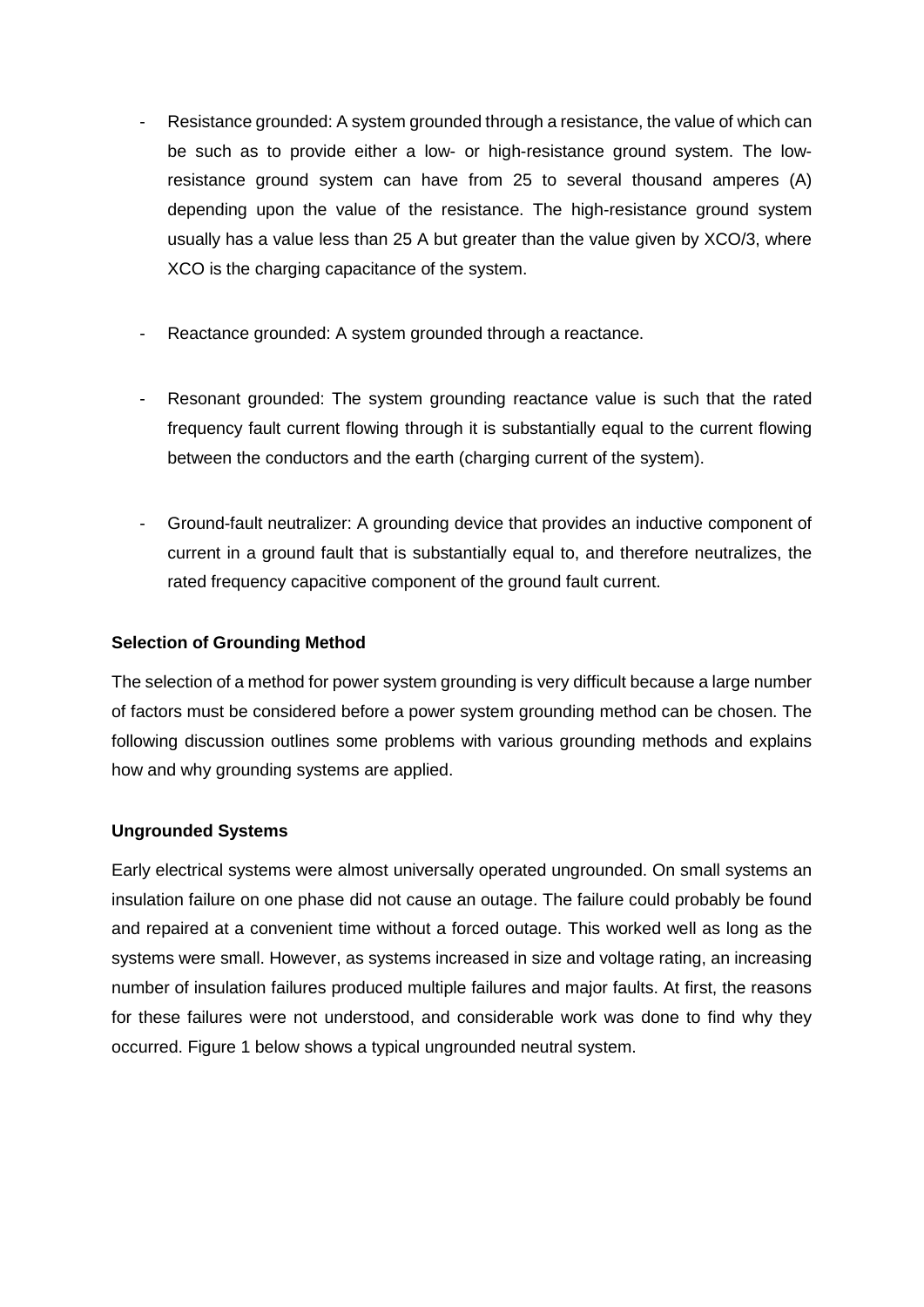

**Figure 1.** Ungrounded neutral system

Actually, it is a capacitive grounded neutral system; the capacitance being the conductor capacitance to ground. In normal operation, the capacitive current of all three lines is leading the respective line to neutral voltages by 90°, and the vector sum of all three currents is zero. Figure 2 shows what happens when the system of Figure 1 is accidentally grounded.



**Figure 2.** Fault on ungrounded neutral system

The charging current of the faulted phase goes to zero because its voltage to ground is zero. The voltages of the unfaulted phases increase to full line-to-line value with respect to ground, and their charging currents increase proportionally. In addition, because of the 30° shift of the line voltages with respect to ground, the charging currents shift accordingly, and the sum of the charging currents in the unfaulted phases is three times the normal value and appears in the ground, returning to the system through the fault. If the fault can be interrupted, it will most likely be done at a current zero. However, since the current leads by 90° in the capacitive circuit, current zero occurs at the instant of a voltage maximum; thus, if the fault momentarily clears, a high voltage immediately appears across the fault, and restrike of the fault will probably occur.

In the momentary interval of time that the fault has been cleared, the excessive voltage charge of the capacitors on the unfaulted lines has been trapped as a direct current (DC) charge.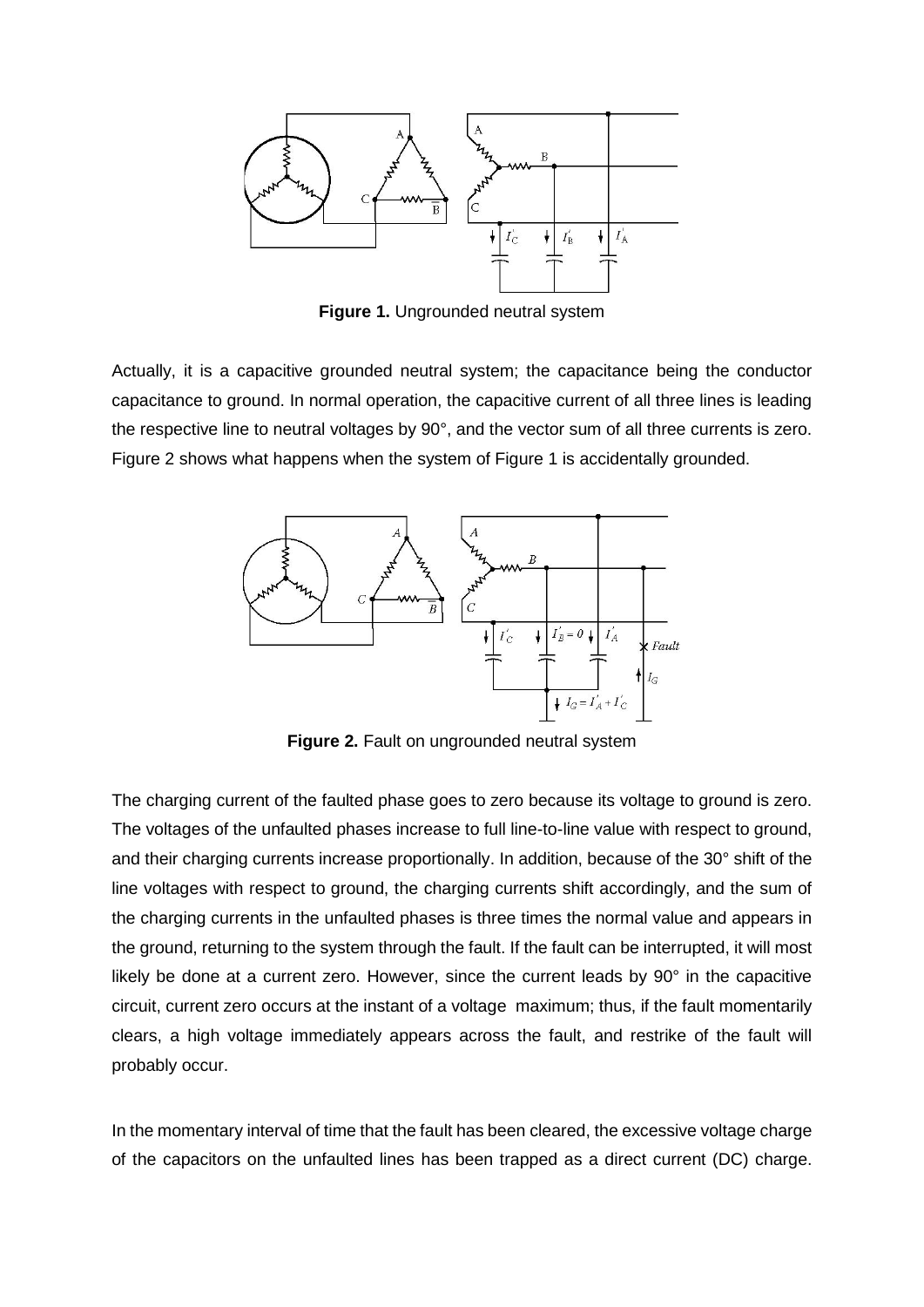When the arc restrikes again, the capacitors are again recharged by a line-to-ground voltage added to the trapped charge. Thus, a restrike after another current zero clearing is more inevitable, adding another charge.

The phenomenon thus probably becomes an oscillating and self-perpetuating build-up in voltage, which eventually will lead to an insulation failure on another phase and a major twophase fault. While the first failure may have been a tree branch in the line, the second failure may occur at some other location entirely, perhaps involving expensive equipment insulation, such as a transformer. Thus, the principal advantage claimed for the ungrounded system actually caused troubles that resulted in its abandonment.

These troubles coupled with other factors led to the adoption of grounded neutral systems in some form. Some of the other factors are as follows:

- Because of greater danger to personnel, code authorities frowned on ungrounded systems.
- Equipment costs were generally lower for equipment rated for grounded neutral systems because of the reduction in insulation permissible. Because graded insulation could be used, single-bushing, single-phase transformers could be used.
- At the higher voltages being used today (69 kV and above), material savings in transformer costs can be realized by employing reduced basic insulation level (BIL). These savings are in addition to the modest savings above, and may amount to substantial savings in the cost of transformers in the various voltage classes with reduced insulation. The requirements for safely reducing insulation level demand that system neutrals be grounded. Thus, these savings are not available on the ungrounded system.

# **Solidly Grounded Systems**

The simplest and most effective method of grounding is to solidly connect the neutrals of any wye-connected transformers or generators to ground. This method has two major advantages: it is simple and inexpensive in that it requires no extra equipment.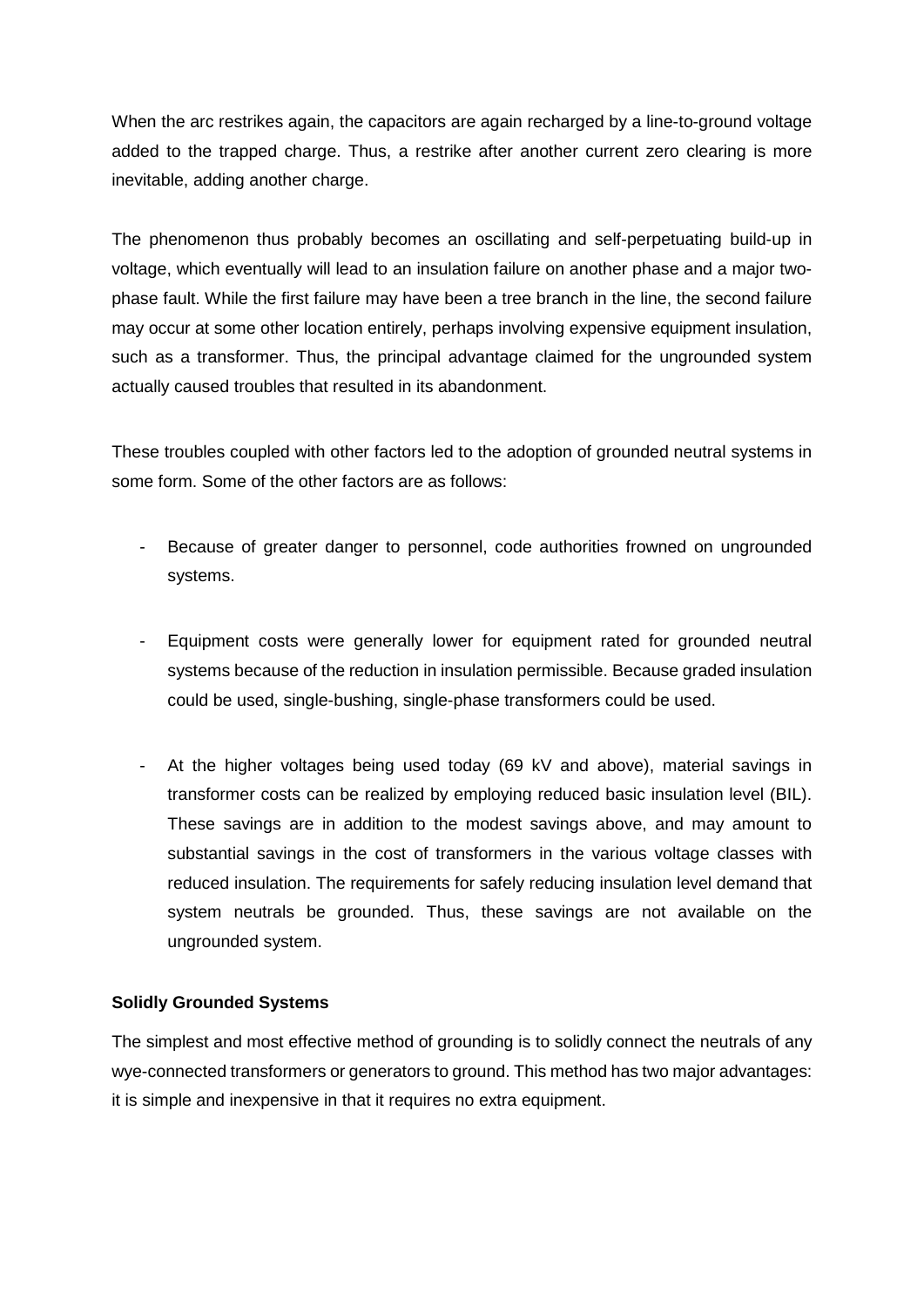It minimizes the magnitude of the overvoltage that will appear on the unfaulted phases during a ground fault, resulting in a reduction in the stress on insulation as compared with other methods.

This is the reason that solidly grounded neutrals are a necessity where reduced BIL insulation is to be used. In spite of the advantages of the solidly grounded system, there are associated disadvantages such that other grounding methods are often used. These disadvantages all stem from the fact that a solidly grounded system produces the greatest magnitude of ground fault current when a fault to ground occurs.

It is realized that with a grounded neutral system perhaps 95% or more of all faults start as a single phase to ground fault. If the amount of ground current that flows can be controlled and the fault cleared promptly, the amount of damage at the fault will be reduced and the fault probably restricted so as not to involve more than one phase. This may result in preventing bum downs, reduction in the cost of making repairs, and reduction in the frequency or extent of maintenance on the breakers that interrupt the fault. In the case of machines or transformers, the difference in repair cost may be that of replacing a few damaged coils as compared with completely replacing the machine or transformer, which may be necessary where oil fires and explosions follow the transformer fault, or where heavy fault currents melt down coils and burn and weld together expensive areas of laminated electrical steel in the transformer core or machine stator iron. Since the damage done is approximately proportional to  $I<sup>2</sup>t$ , it is obvious that much more can be done in the reduction of current than by reduction in time. Under certain conditions, single phase to ground faults can give rise to short-circuit currents 50% in excess of three-phase short-circuit current. Thus, breakers whose ratings make them entirely capable of interrupting are typically used.

Three-phase faults may be in severe difficulty handling a single phase to ground fault. In view of this, the potential savings in damage and repair costs or avoiding the cost of having to install larger breakers may justify avoiding the simple and inexpensive solidly grounded system in favor of a more complex and expensive system that will provide control of the amount of fault current.

# **Reactance and Resistance Grounded Systems**

Reactors are commonly employed as neutral impedance for ground current limitation when the amount of current reduction is small. This is because reactors of low ohmic value used to handle large quantities of current can be built quite inexpensively as compared with a resistor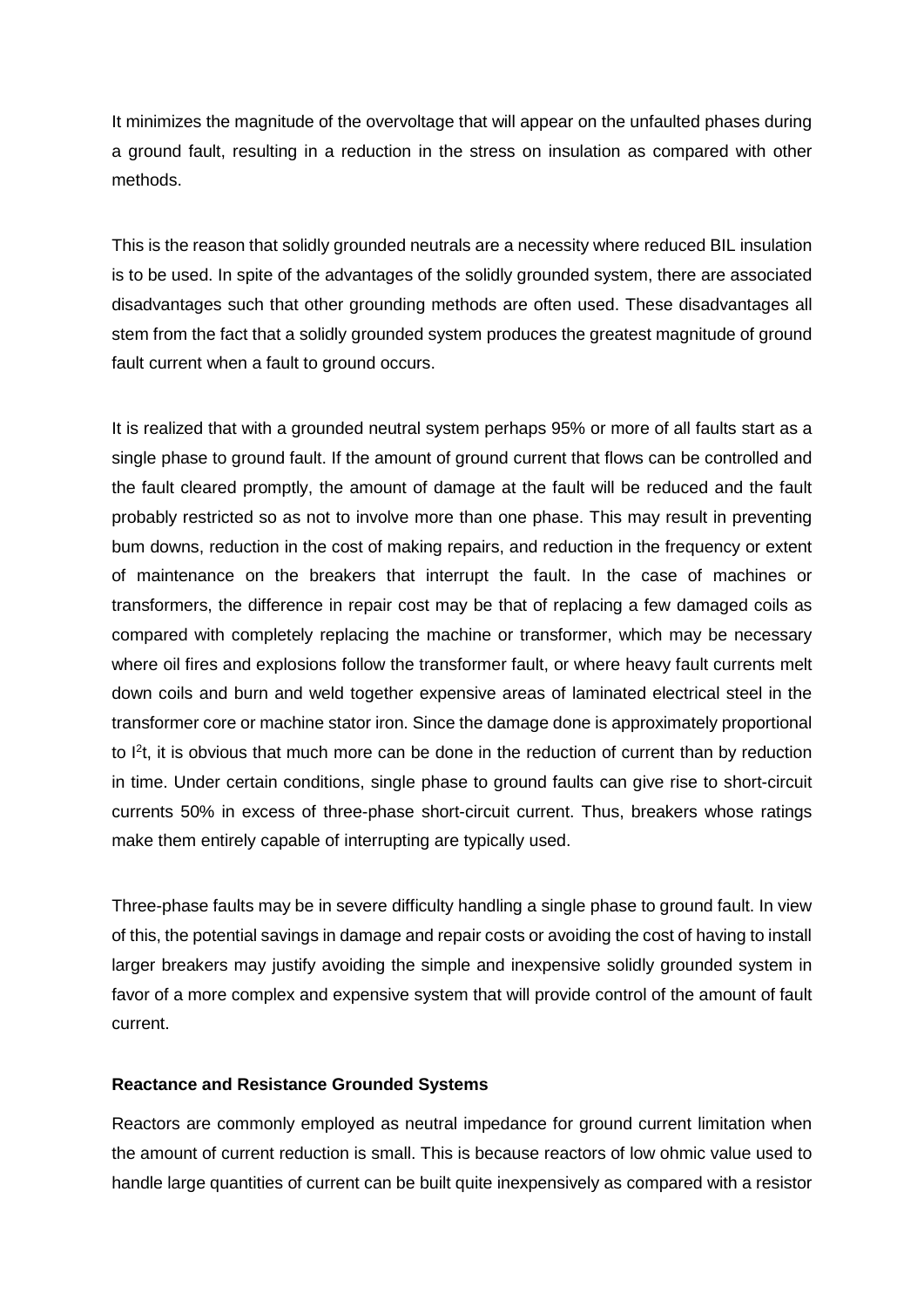for the same current limitation. Reactors used to provide current limitation to values less than approximately 30% to 50% of the value are not practical. This is true partly because the high ohmic values necessary to provide the higher current limitation makes them more expensive than resistors, and partly because high values of reactance grounding approach the conditions of ungrounded systems and give rise to high transient voltages.

Resistors are generally used where it is desired to limit fault currents to moderate to small values. The directly connected resistor is not practical for extremes of current limitation. Reactors are used where a small reduction of current is required, because a resistor large enough to handle the large quantities of current remaining would have to have resistor grids of tremendous cross section or many parallel grid paths, and as a result would be very expensive. On the other hand, if extreme limitation of ground current by resistors is desired, the resistor again becomes excessively expensive. This is because there are maximum values of resistance that it is practical to build into a resistor unit before the cross-sectional area of the resistance conductor becomes so small as to make it too susceptible to mechanical failure from shock, rust, corrosion, and the like. Thus, to get very high values of resistance, the resistor must be made up by connecting a tremendous number of moderate resistance units in series, which makes it expensive and bulky.

A variation of the directly connected resistor is used, where it is desirable and practical to limit ground fault currents to extremely low values to avoid the expense and difficulties of the very high value resistance. A distribution transformer is connected between the neutral to be grounded and ground. A resistor is then connected across the secondary of the transformer, as shown in Figure 3.



**Figure 3.** Impedances in the resistor grounded system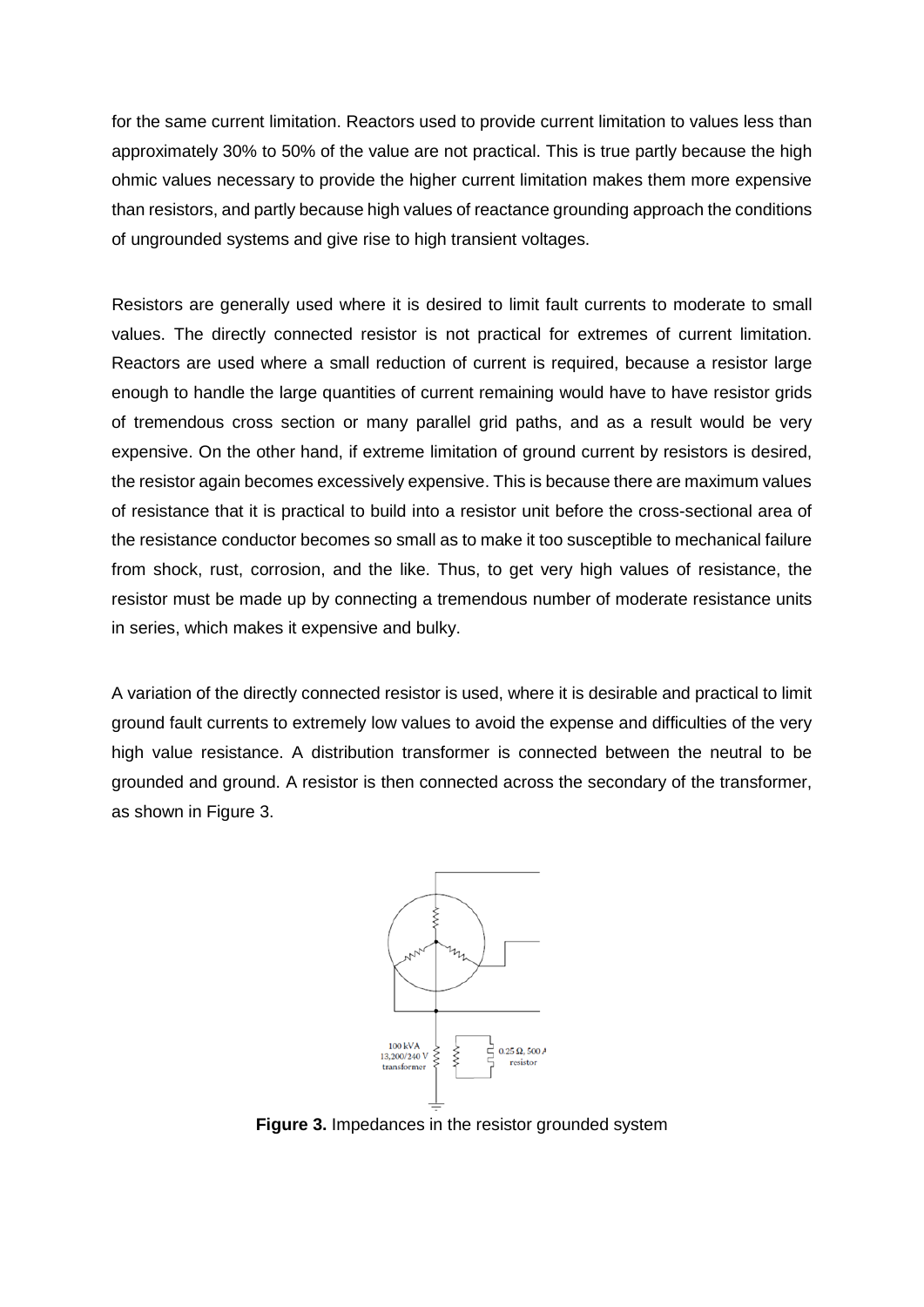The actual 0.25  $\Omega$  resistor in the transformer secondary is stepped up in value as it appears to the generator neutral by the square of the transformer ratio of 13,200/240 or 3024 times. Thus, the 1/4  $\Omega$  secondary resistor appears as a 756  $\Omega$  resistor in the generator neutral. This limits the ground fault current to a maximum of 11.5 A. This represents only a small percent of current on the basis of machine full-load current and of the maximum three-phase fault current available. This is representative of the extreme of current limitation. It accomplishes the ultimate in the reduction of fault damage. Further reduction of fault current would be dangerous, because if it were attempted, the capacitance of the generator and step-up transformer windings and the generator lead bus duct would predominate over the higher values of resistance, and the system would approach the characteristics of the original ungrounded system of Figure 1 with its dangers of arcing grounds.

#### **Resonant Grounding**

One of the earliest methods of attempting to eliminate the faults of the ungrounded system and still retain the claimed advantages for it was by means of resonant grounding using the Peterson coil. This method attempted to eliminate the fault current that could cause the arcing ground condition. Figure 4 shows the system of Figures 1 and .2 with the Peterson coil applied.



**Figure 4.** Resonant grounding system

This is simply a tunable, iron-cored reactor connected between neutral and ground. It is tuned so that the current it furnishes matches the current furnished by line capacitance under fault conditions. Under normal system conditions, it does not carry current. However, upon the occurrence of a fault it contributes a reactive component of current through the fault matching the capacitive component. Since the two currents are 180° out of phase, they cancel. This leaves no current at the fault, minimizes the chance of restrike, and thus eliminates the cause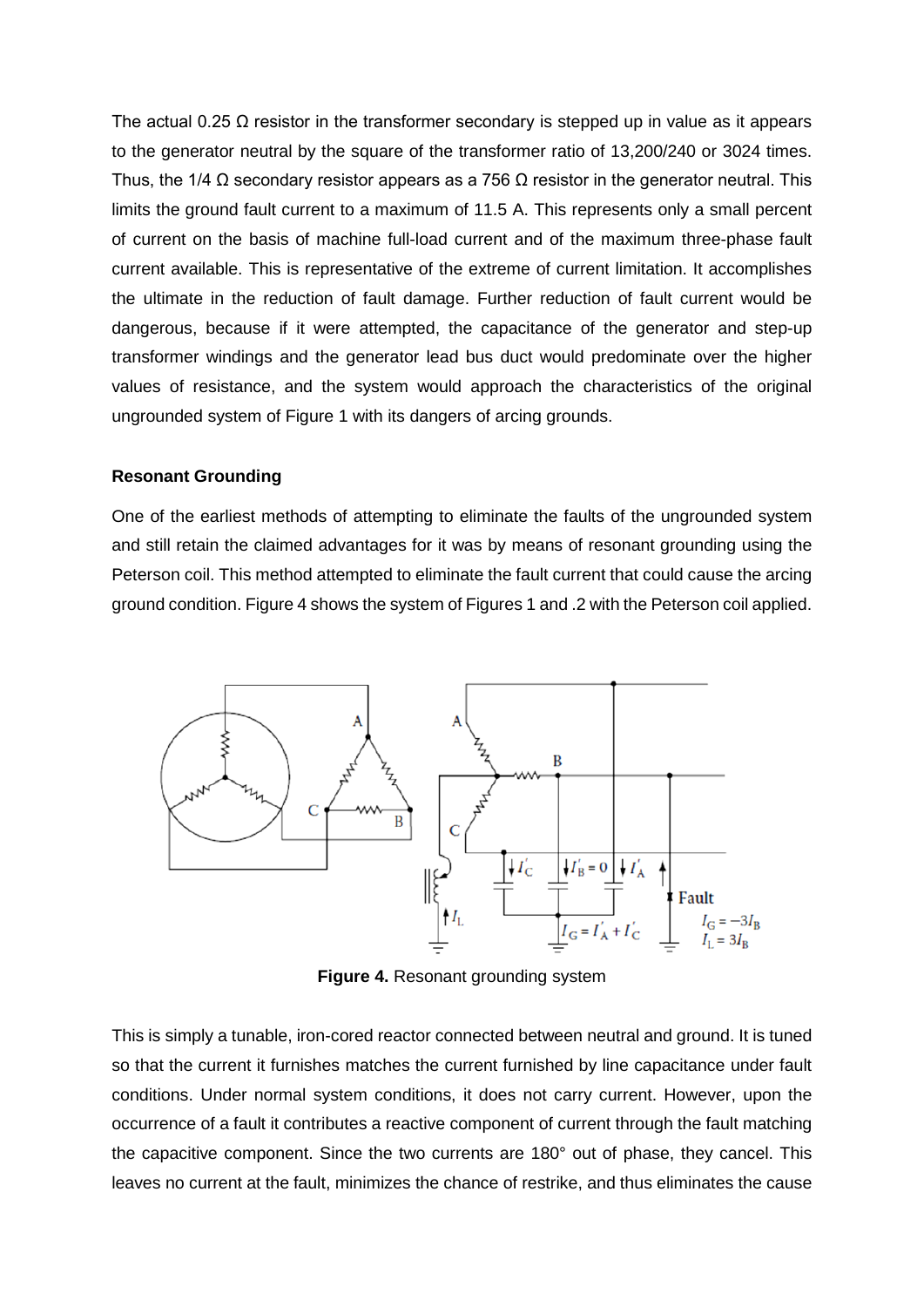of voltage build-up. The ground-fault neutralizer is said to be effective in 70% to 80% of the faults. It is not in great favor because it is not 111% effective, because of its expense and the expense of the equipment necessary to protect it in the 20% to 30% of the cases when it does not work. The principal cause of its failure to work is improper tuning. This might seem to be easily corrected. However when it is realized that retuning would be required upon each feeder extension or rearrangement for each emergency switching condition, or that even if kept properly tuned the system could be detuned by a broken conductor associated with the fault it was to clear, some of the difficulties of its application can be realized.

It can work well in a three-phase radial circuit. However, it is not practical in a tie feeder or network system unless it is blocked off by delta transformers or other zero-sequence impedance isolators so that the tuned setting required can be definitely known and is not variable because of system operating conditions.

# **Grounding Ungrounded Systems**

So far the discussion of grounding has assumed a wye-connected neutral to ground. This is not always the case, and in some cases it is not a three-phase system that it is desired to be grounded. For situations of this kind a grounding transformer is used. This may be a conventional wye-delta transformer of suitable rating, or a special zigzag wye unit may be used. Once the neutral is established, any of the grounding methods already discussed may be employed, provided the rating of the grounding transformer is adequate for the amount of current permitted by the grounding method used. Figure 5 shows the setup of a zigzag wye transformer used for the grounding. In the selection of grounding equipment and methods, many factors must be considered. It is desirable from the reduction of fault damage, repair costs, and switching equipment maintenance to limit ground fault current as much as possible. However, the greater the limitation of current, the higher the possible transient overvoltages that will be encountered. This will determine the equipment insulation levels required and the rating of lightning arresters required to protect the equipment, and will consequently affect costs. Therefore, these factors are in conflict with the desire for maximum fault limitation. Whether resistors or reactors are used will determine the degree of overvoltage expected on a given system for a given degree of current limitation, and thus affects the selection of the use of resistors or reactors.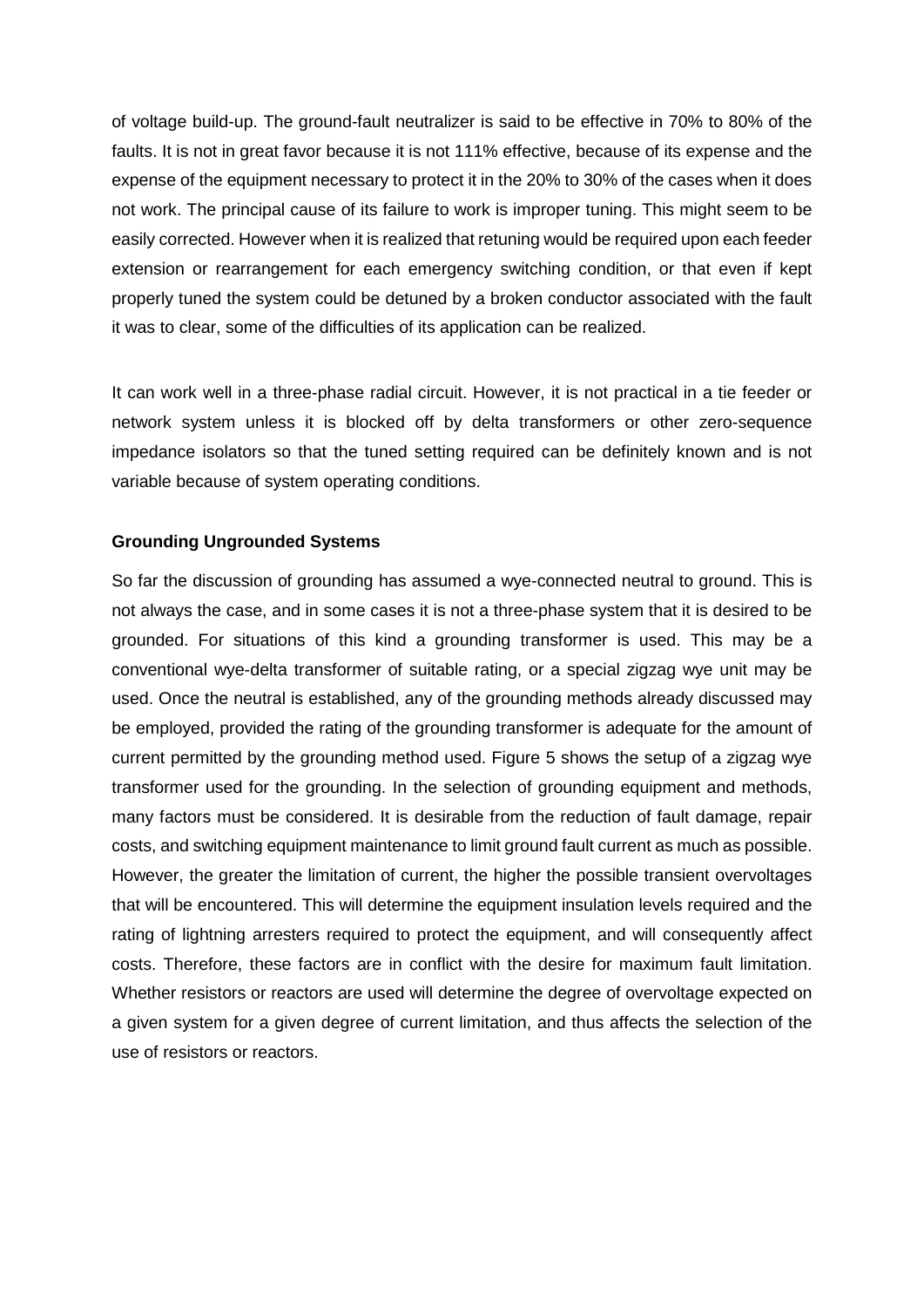

**Figure 5.** Setup of a zigzag wye transformer

Whenever grounding of any kind is used, it is obvious that fault current will flow when a normally ungrounded conductor becomes grounded. It is necessary that relays, fuses, or other protective devices sense and operate to clear the fault. Since the degree of current limitation employed may well have a serious effect on the ability of these devices to operate as desired, it follows that the degree of current limitation that can be employed may well be determined by the sensitivity of protective devices used, or, conversely, the type and sensitivity of the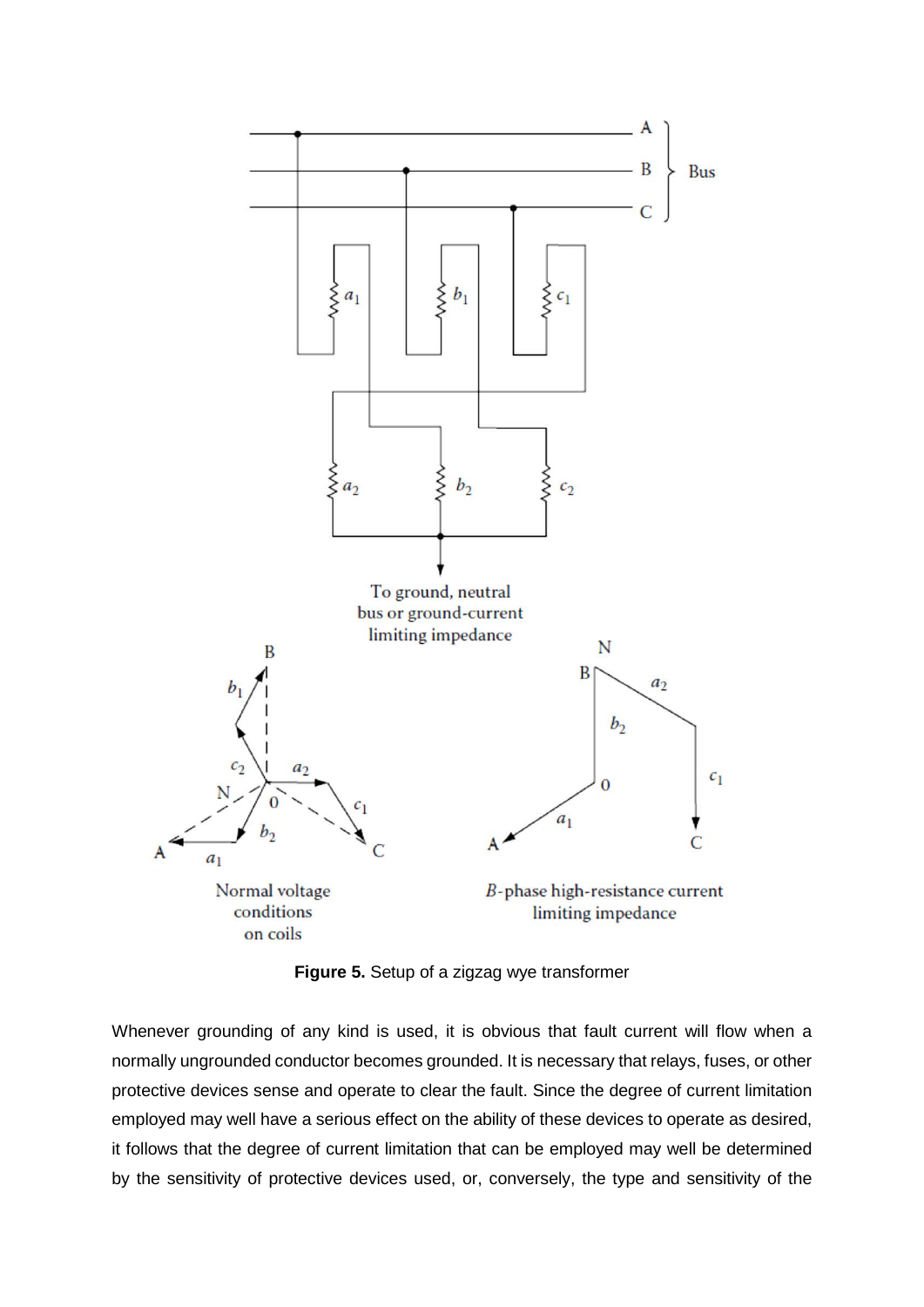protective devices required may be determined by the degree of current limitation selected. However, since a multiplicity of feeders at generator voltage depends upon ground overcurrent relays for their ground fault protection, ground fault current must be kept up to a value that will give adequate relay operating torque for any and all ground faults on them, with reasonable current transformer ratios and relay current ranges. Thus, the selection of the value to which the ground fault is to be limited becomes the problem of making a selection between the minimum ground fault current to limit damage, the minimum ground fault that will give adequate protective device operation, and the maximum ground fault current that the generator windings can tolerate before there is danger of the magnetic forces forcing windings out of the generator armature slots. The extreme ground current limitation can be used only where there are no feeders at generator voltage that must have ground fault protection, and when delta-wye transformers isolate the zero-sequence network for which ground fault protection at this very low current level must be provided to a very small number of equipment units. Even then, very special relaying methods must be employed. In conclusion, several important points with respect to impedance grounding of system neutrals are so obvious that they are often overlooked.

- 1. Since grounding equipment is electrically active in a circuit only during a ground fault, considerable money can be saved by buying equipment rated for short time duty. Grounding equipment for a station with all underground circuits will be expected to be subjected to very infrequent faults, and since cable faults are usually permanent, repeated reclosing attempts will probably not be made. Under these circumstances a short time rating of the grounding equipment of 11 sec or less may be adequate. However, grounding equipment installed in a station having all overhead circuits will be subjected to the cumulative heating effect of perhaps many closely spaced feeder faults during severe storm conditions, with each circuit outage being accompanied by several unsuccessful closing attempts. Under these conditions, equipment having a rating on a 10 min or more basis may be inadequate.
- 2. Impedance neutral grounding equipment must always be considered hot because if a ground fault occurs in the system, it will raise the neutral to full phase to ground voltage. This not only poses a safety problem but also creates the problem of how to maintain the equipment, unless the machine, bus or station, for which the impedance furnishes the ground, is shut down.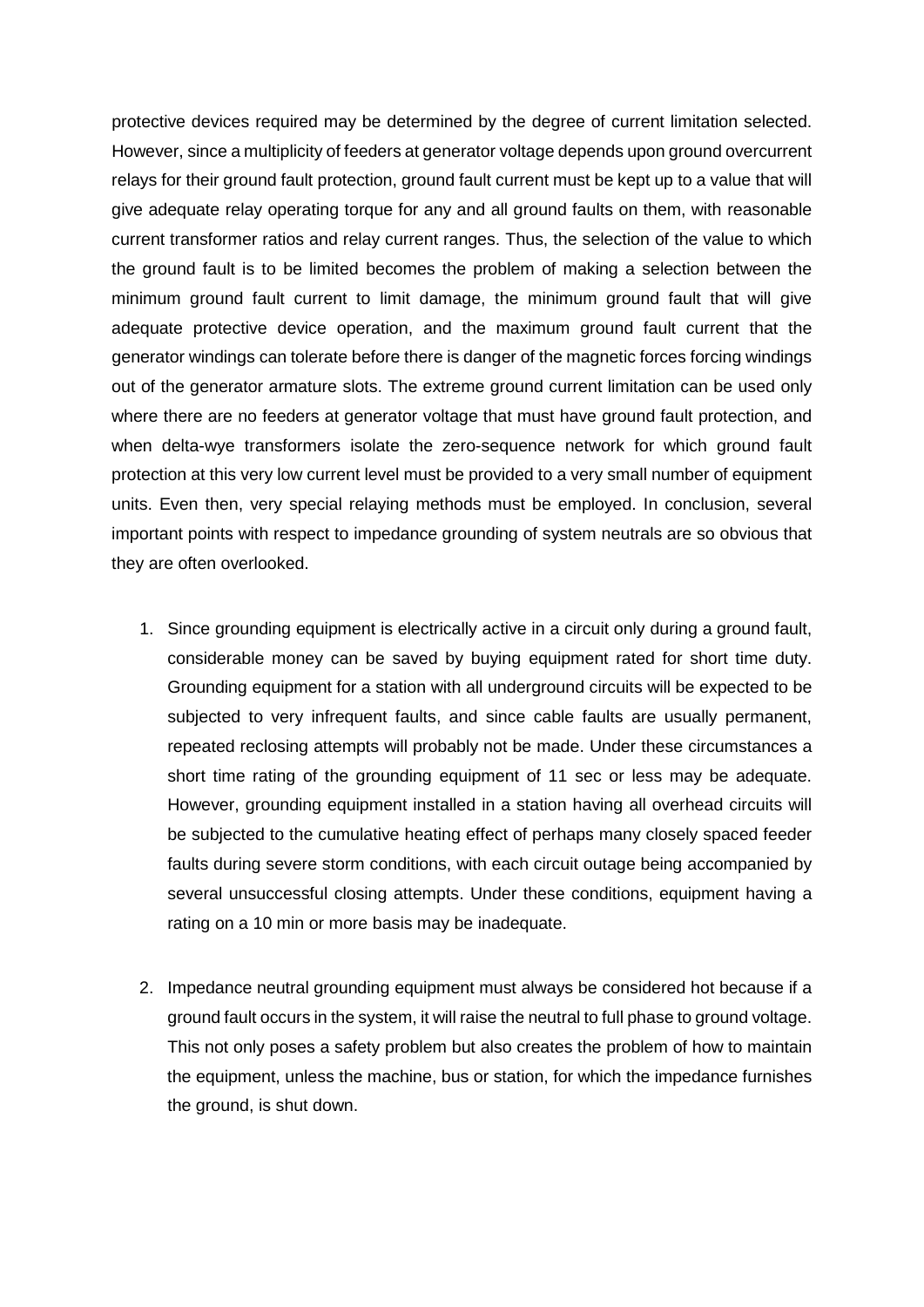- 3. Where a multiplicity of grounding units is employed, care must be exercised in switching facilities for their transfer to avoid the danger that someone will get caught operating disconnects for the transfer just as a ground fault occurs. If multiple units are used, care must be exercised to assure that the protective relaying will operate and coordinate properly through the range of conditions possible with the multiple units.
- 4. Where impedance grounding is used, no other neutrals in the same zero-sequence system may be grounded except through the same impedance. To do so will shunt or short circuit the original impedance and raise the ground fault current above the desired design value.

# **Selection of Grounding System**

As discussed earlier, the various methods of grounding commonly used are solidly grounded, resistance grounded, reactance grounded, and ground fault neutralizer grounded. The ungrounded system, in the true sense of the word, is grounded, because the charging capacitance from the phase conductor to earth acts as the grounding point. The various grounding methods are shown in Figure 6. The selection of a grounding system should be based upon the following systems factors:

- Magnitude of the fault current
- Transient overvoltage
- Lightning protection
- Application of protective devices for selective ground fault protection
- Types of load served, such as motors, generators, etc.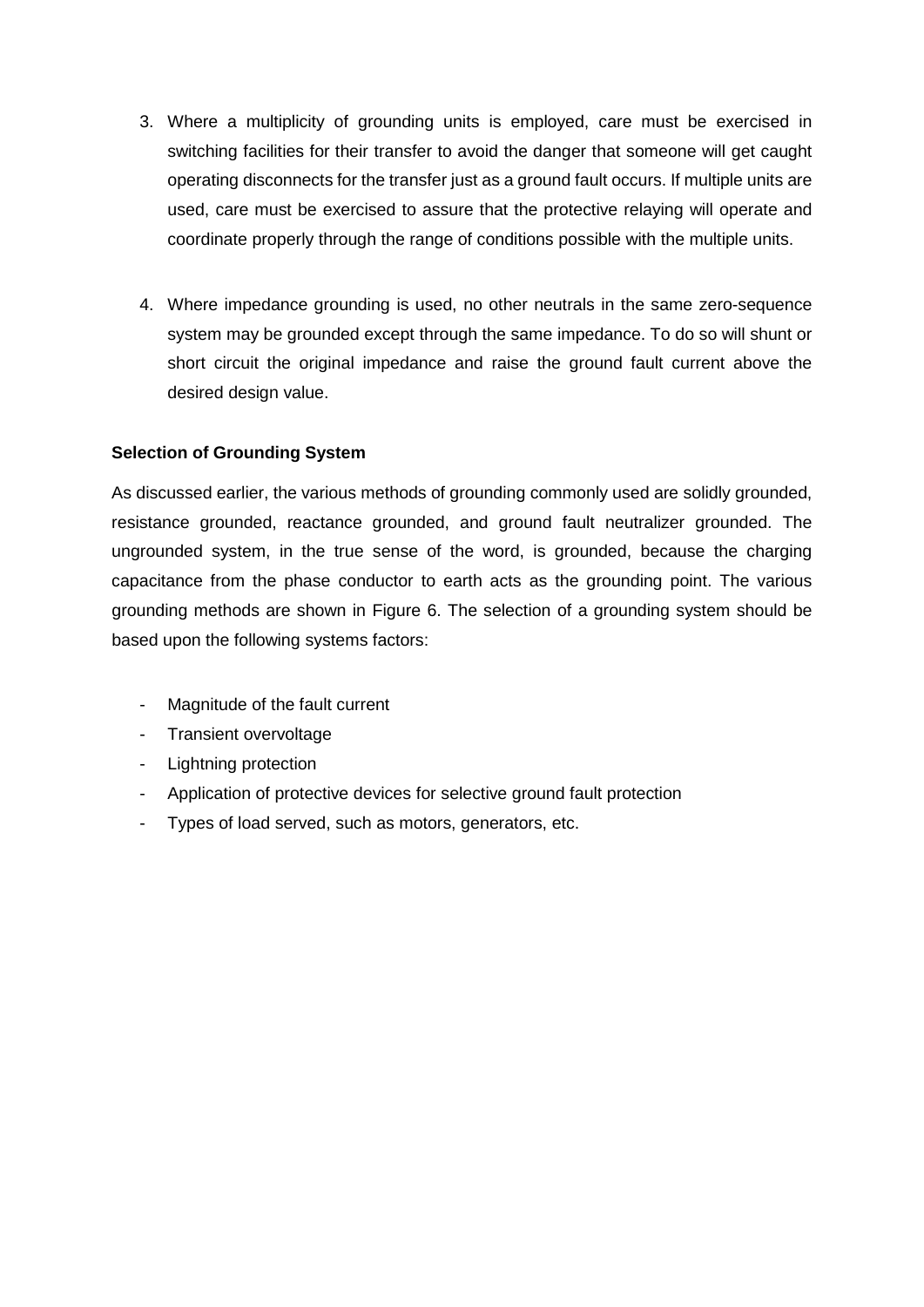

**Figure 6.** Various grounding methods – equivalent schemes

# **Solidly Grounded System**

A solidly grounded system is one in which a generator, transformer or grounding transformer neutral is directly grounded to earth or station ground.

Because the reactance of source (generator or transformer) impedance is in series with the neutral circuit, this system cannot be considered a zero impedance circuit. In nearly all grounded systems, it is desirable to have the line to ground fault current in the range of 25% to 110% of three-phase fault current in order to prevent the development of high transient overvoltage. The higher the ground fault current, the less are the transient overvoltages. Ground-neutral-type lightning arresters may be applied on this system provided that the ground fault current is at least 60% of three-phase fault current. Another way of expressing this value is to express the reactance and resistance ratios as follows:

- X0 is the zero-sequence reactance
- X1 is the positive-sequence reactance
- R0 is the zero-sequence resistance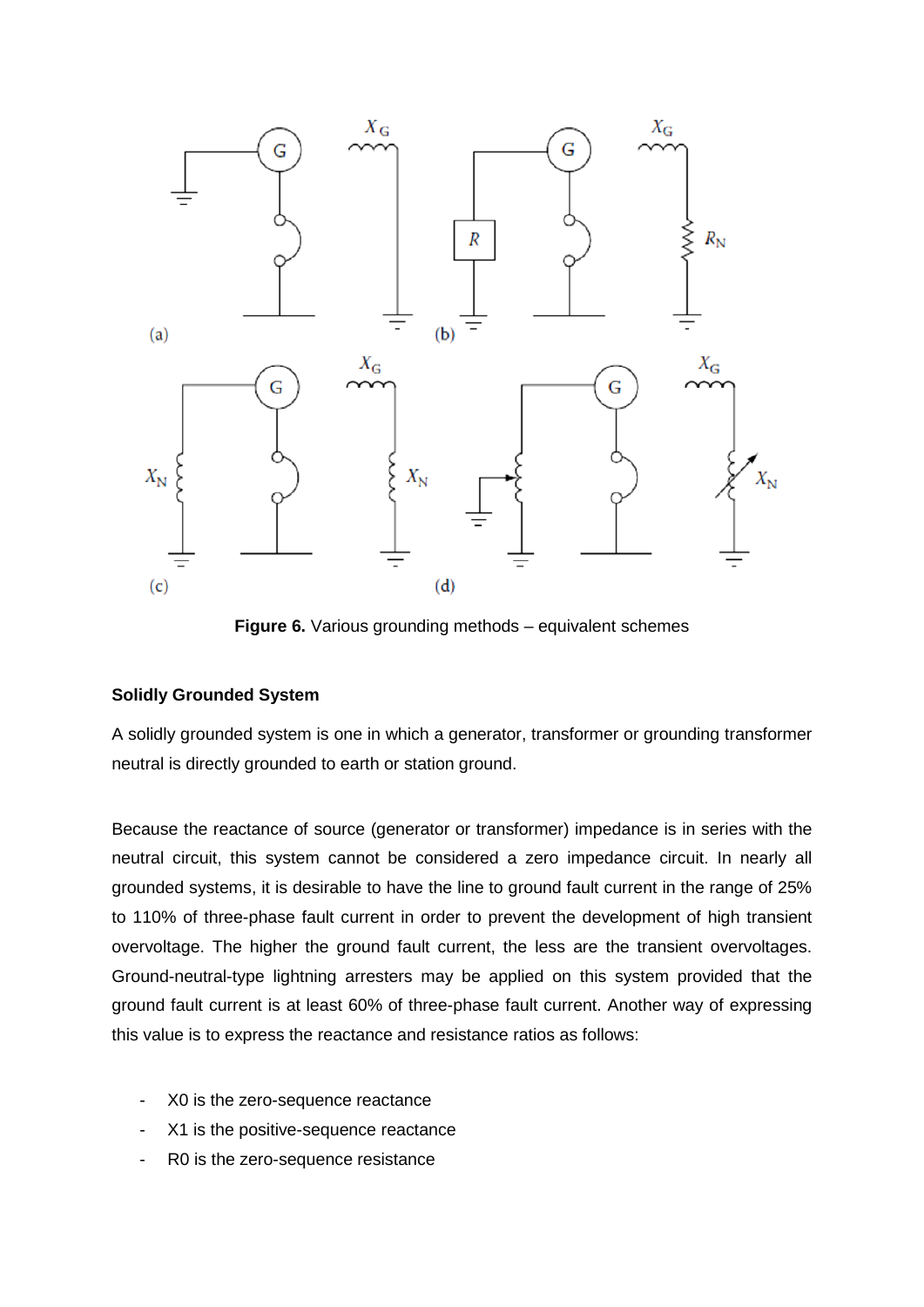Normally, direct grounding of the generator is not desirable because the ground fault current may exceed three-phase fault current. Since the generator is rated for maximum three-phase fault current, it is not desirable to have higher ground fault currents than three-phase fault current. Therefore, most grounded systems having generators are grounded through low reactance values to keep ground fault currents less than three-phase fault current. Generally, low-voltage systems (i.e., below 600 V) are solidly grounded. Medium-voltage systems may be either solidly or low resistance grounded.

# **Low-Resistance Grounding**

In low-resistance grounding, the neutral is grounded through a resistance of low ohmic value. The reasons for using the resistance grounding system are as follows:

- To reduce the ground fault current to prevent damage to switchgear, motors, cables and the like
- To minimize magnetic and mechanical stresses
- To minimize stray ground fault currents for personnel safety
- To reduce the momentary line-voltage dips by clearing of ground faults

The line-to-ground voltage that may exist during fault conditions can be as high as the voltage present on ungrounded systems. However, the transient overvoltages are not so high. If the system is properly grounded by resistance, there is no danger from destructive overtransient voltages.

# **High-Resistance Grounding**

In this system, the neutral is grounded through a resistance of high ohmic value. The line-toground voltage of unfaulted phases during a ground fault is nearly equal to line-to-line voltage. If the insulation system was selected for a grounded system, it will be subjected to an overvoltage condition during a line-to-ground fault. The ground fault current available in this type of system is very small, usually 25 A or less. It should be remembered that when using this system the ground fault current should never be less than the charging current. Moreover, the lightning arresters for this system should be the ungrounded type. This type of system is subject to the following types of overvoltage conditions:

- Ferroresonance type, that is, resonance effects of series inductive–capacitive circuits
- Limited transient overvoltage conditions
- Overvoltage conditions due to direct connection to higher voltages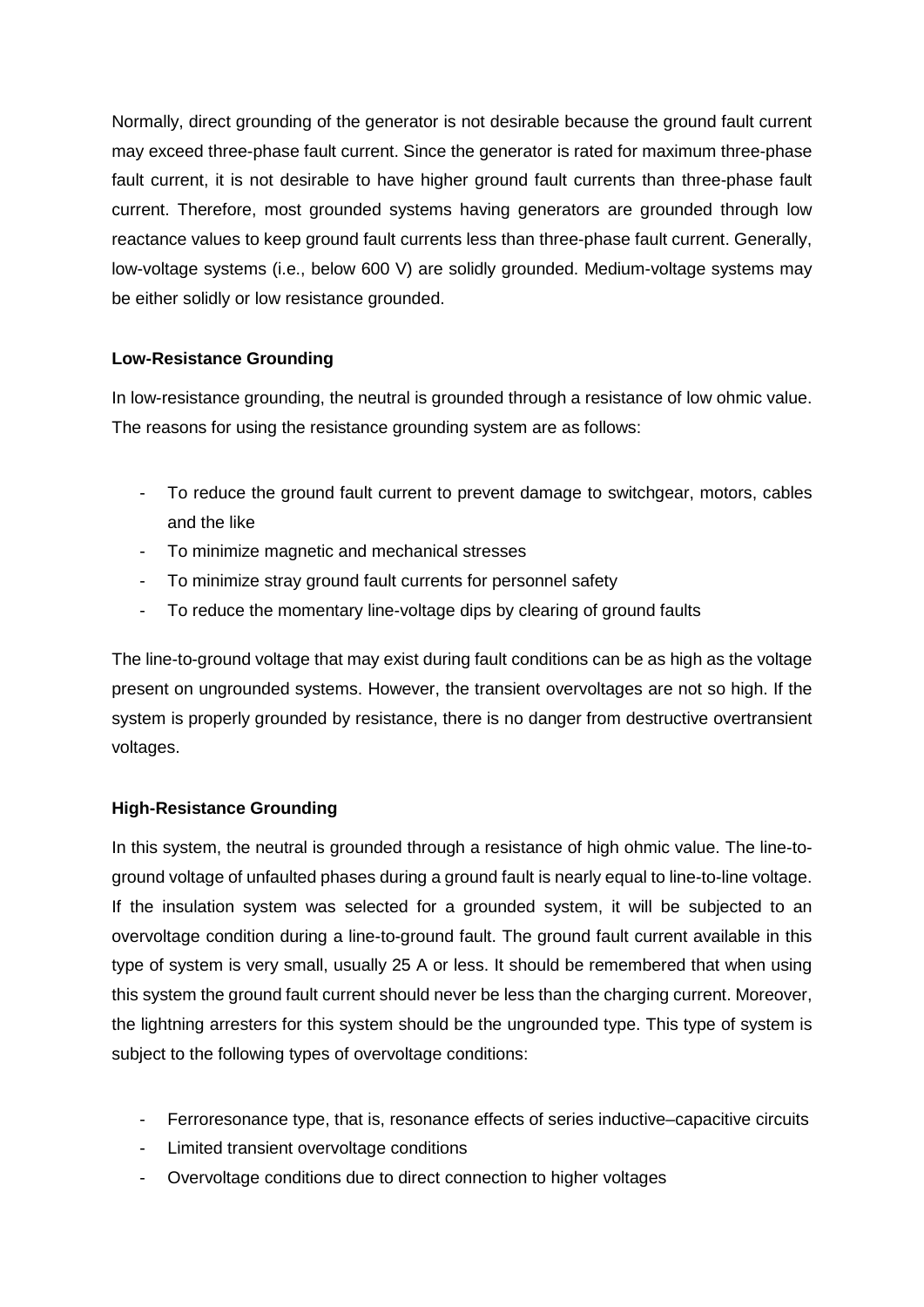The reasons for using high-resistance grounding are similar to those for low-resistance grounding except that in this system ground fault current is limited to a very small value.

#### **Reactance Grounding**

In a reactance grounded system, the neutral circuit is grounded through a reactor. In general, reactance grounding is used for grounding generator neutrals. The value of the reactor chosen is usually such that the ground fault current is not less than 25% of three-phase fault current to prevent serious transient overvoltages during ground fault clearance. The value of  $X_0$  must be less than or equal to 10 times the  $X_1$  value for this type of system.

#### **Ground-Fault Neutralizers (Resonant Grounded)**

In this system, a reactor having a specially selected high value of reactance is connected in neutral connection to ground. The current that flows through the reactor, during a line-toground fault condition, is equal to, and 180° out of phase with, the charging current that flows in two unfaulted phases. Under this condition, the two currents cancel, leaving the faulted current due only to resistance. Because resistive current is in phase with the voltage, the fault current is quenched when both the voltage and fault current pass through zero axis.

A precaution required in this system is that care must be taken to keep the ground-fault neutralizer tuned to the system capacitance. If any switching is done to take circuits out, the neutralizer reactance values must be changed by adjusting neutralizer taps. Ground-fault neutralizers have been used only to a limited extent and are not as common as the other systems of grounding.

#### **Soil Resistance Measurement**

The resistance to the earth of any earth electrode is influenced by the resistivity of the surrounding soil. This will depend to a large extent on the nature of the soil and its moisture content. Resistivity may change with depth, temperature and moisture content, and can vary from place to place depending on the strata of the soil and rock formation. The soil resistivity figure will have a direct impact on the overall substation resistance and how much electrode is required to achieve the desired values. It will also influence separation distances between two adjacent earth systems (e.g. HV and LV earths at hot distribution sites). The lower the resistivity, the fewer electrodes is required to achieve the desired earth resistance value. It is an advantage to know the resistivity value at the planning stage as this gives a good indication of how much electrode is likely to be required. This section describes the different methods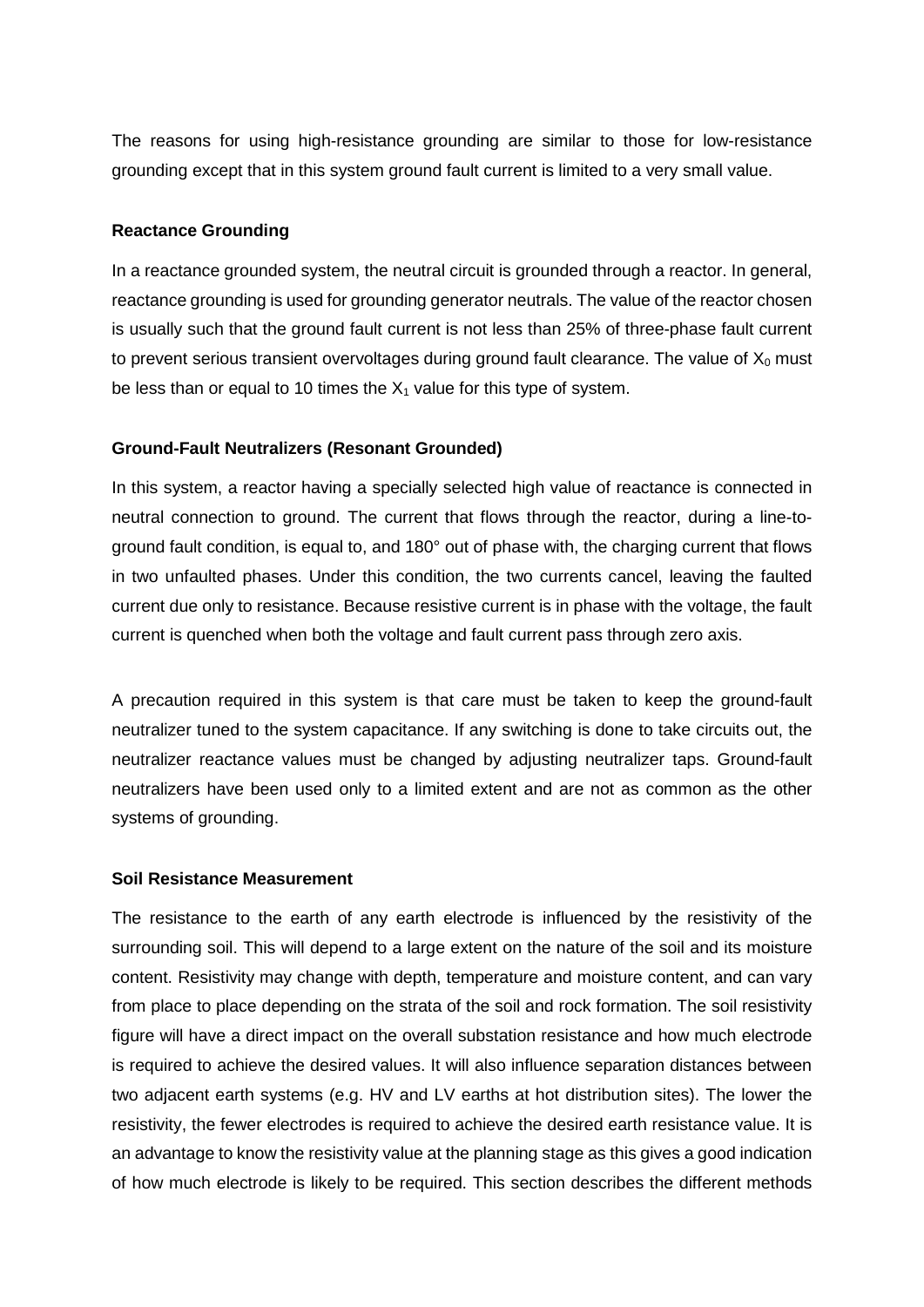that can be used to determine the soil resistivity.

The resistivity of any material is defined as the electrical resistance measured between the opposite faces of a uniform 1m<sup>3</sup> cube. The accepted symbol is 'ρ' and is measured in ohmmeters (Ωm). Typically soils can vary from a few ohm-meters for very wet loams up to thousands of ohm-meters for granite. In practice soil is very rarely homogenous and so the values indicted should be taken as a rough guide only. The Wenner (four terminal) test is the method for determining soil resistivity. The soil resistivity data can influence the chosen site location as well as the decision on the best type of earthing electrode system to be installed. For example, it helps to decide if it's an advantage to drive rods to a greater depth or whether to increase the surface area by installing more buried tape. The survey can produce considerable savings in electrode and installation costs when trying to achieve the required resistance.

If the results gained from the soil resistivity survey are unclear then soil modelling can be undertaken. With up-to-date techniques a fairly good and accurate soil model can be produced. Also core drilling usually associated with a geo-technical survey will give an accurate soil model and can be used to check measured soil resistivity results. Soil resistivity is also important in determining the separation distances between the HV and LV electrodes at hot distribution substations. A Wenner test could be used but a simpler procedure has been developed for use at these sites. This is known as the 'one' or 'driven rod method' and gives an average value of soil resistivity.

Once an electrode system is installed then the actual resistance value must be measured and recorded. If this falls short of the design value then additional electrodes will be required to rectify the problem.

#### **Wenner Method for Measuring Soil Resistivity at Primary/Grid sites**

A four-terminal earth tester is required, equipped with four probes and connecting leads. The latter shall be mounted on reels for easy run-out and recovery and should be checked for continuity and condition prior to use. The calibration of the instrument should be checked before taking any readings, using the test resistors supplied with the instrument. Provision should also be made for a laboratory re-calibration check of the instrument every year.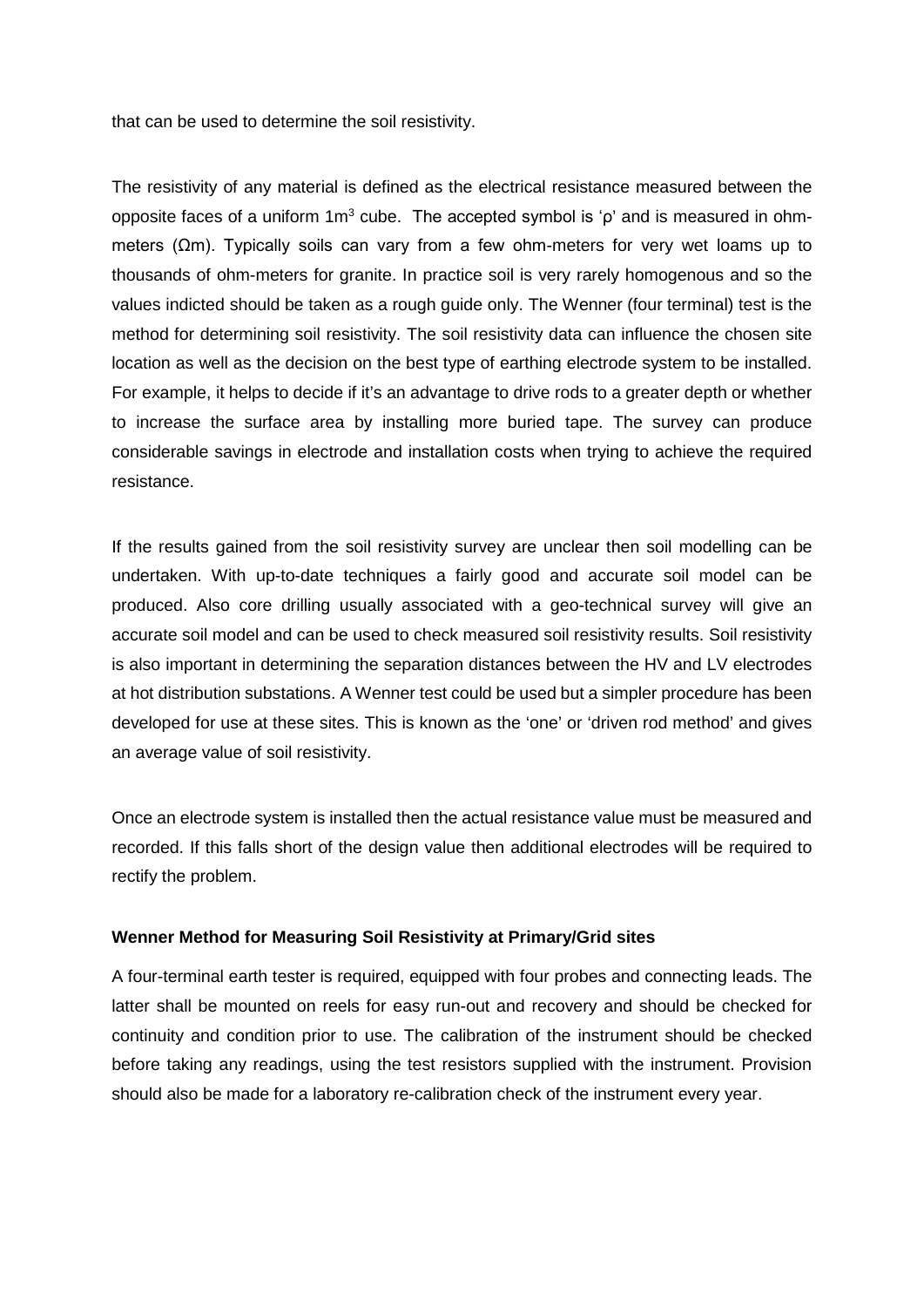#### **Checks for other buried equipment**

Before carrying out any testing, checks shall be made from other utility records, your own cable records and using radio detection equipment, for the presence of any buried cables, earth conductors or other metalwork. These could adversely affect the accuracy of the readings taken, particularly if they are parallel to the measurement route. Conventional metal detectors will only locate very large pipelines or objects close to the surface, so they cannot be relied upon. Location equipment should be used in the inductive mode (to locate pipes which are not connected to the earthing system), and direct mode (to locate any pipes or cables bonded to the earth grid). For the latter, the transmitter is connected to the earthing system at the substation. The routes chosen should preferably be free of long buried metal pipes or lead sheathed cables etc., but if this is not possible, the measurement route should be positioned at right angles to these items wherever possible. The route chosen should not be close and parallel to an overhead line. If the line supports are earthed, then this will adversely affect the readings. If the soil resistivity measurement leads are long and in parallel with an overhead line, then an induced voltage may occur in the leads if fault current flows through the overhead line. To avoid this, measurement routes should preferably be at right angles to overhead lines. If they must be in parallel, then a separation of 20 m or more from the line is required.

# **Wenner Test Method**

Figure 7 shows the general measurement setup. The four earth probes should be driven into the ground in a straight line, at a distance 'a' metres apart and driven to a depth of 'P' cm.



**Figure 7.** Wenner test method general set up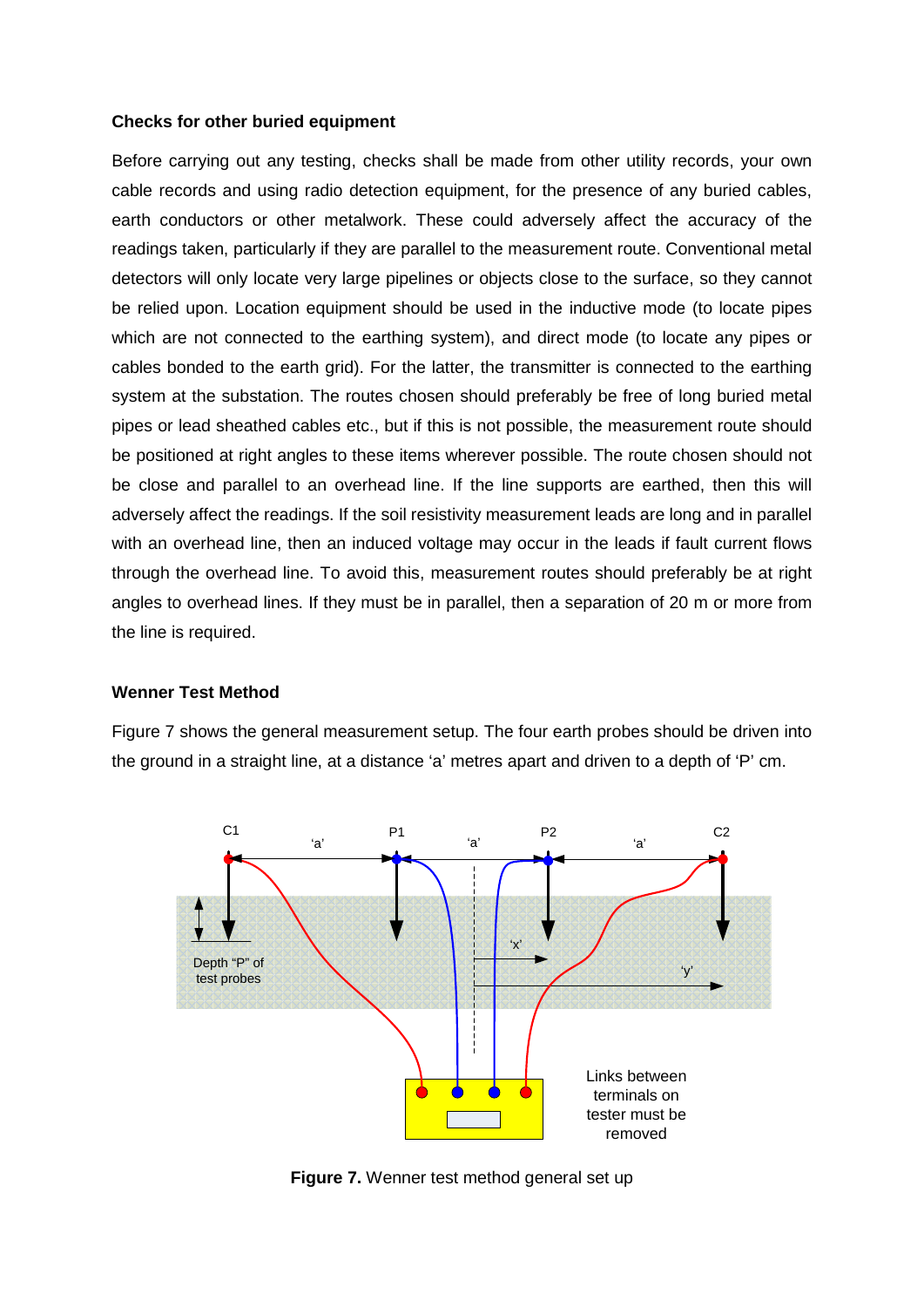The maximum depth of the probe should not exceed 20 cm nor exceed 1/20th of the probe spacing distance 'a'. A series of resistance readings are taken for various spacings of the probes. For large sites the maximum spacings are increased to enable the soil resistivity to be assessed at a greater depth. The four probes should be connected to the tester, with the outer probes connected to the C1 and C2 terminals, and the inner probes to the P1 and P2 terminals. The instrument should be kept in a central position and a series of resistance measurements made as the four electrodes are moved out in equal distances from the central point. A calculation is made to determine the average soil resistivity of all layers of soil between the surface and a depth 'd' which is taken to be ¾ of the separation distance 'a'. The meter should be left on to allow the built-in filters to operate, and the value taken after 30 seconds. If the reading is varying significantly, this may be due to:

- Electrical interference
- High contact resistance at the test probes
- Damaged test leads
- Reading at the lower limit of the instrument's measuring capability

If, after investigating the above, the reading is still changing by more than 5%, then record a series of ten consecutive readings over an interval of few minutes, calculate the average and then proceed with the rest of the measurements.

The apparent soil resistivity is then given by  $ρ = 2πaR (Ωm)$  where:

ρ = ground resistivity in Ωm

 $\pi = 3.142$ 

- a = electrode spacing in metres
- R = measured resistance in  $\Omega$  at spacing 'a'

It is a good to plot the results at the testing stage as any wild variations could indicate the presence of buried metalwork that is distorting the results. If this is the case, then a new test route should be found.

# **Probes in areas of tarmac or concrete**

In some cases, the required position for one of the inner 'voltage' probes may coincide with an area covered with tarmac or concrete. Measurements can usually still be obtained by using a flat metal plate, of approximately 10 to 15 cm square, placed on a cloth soaked with saline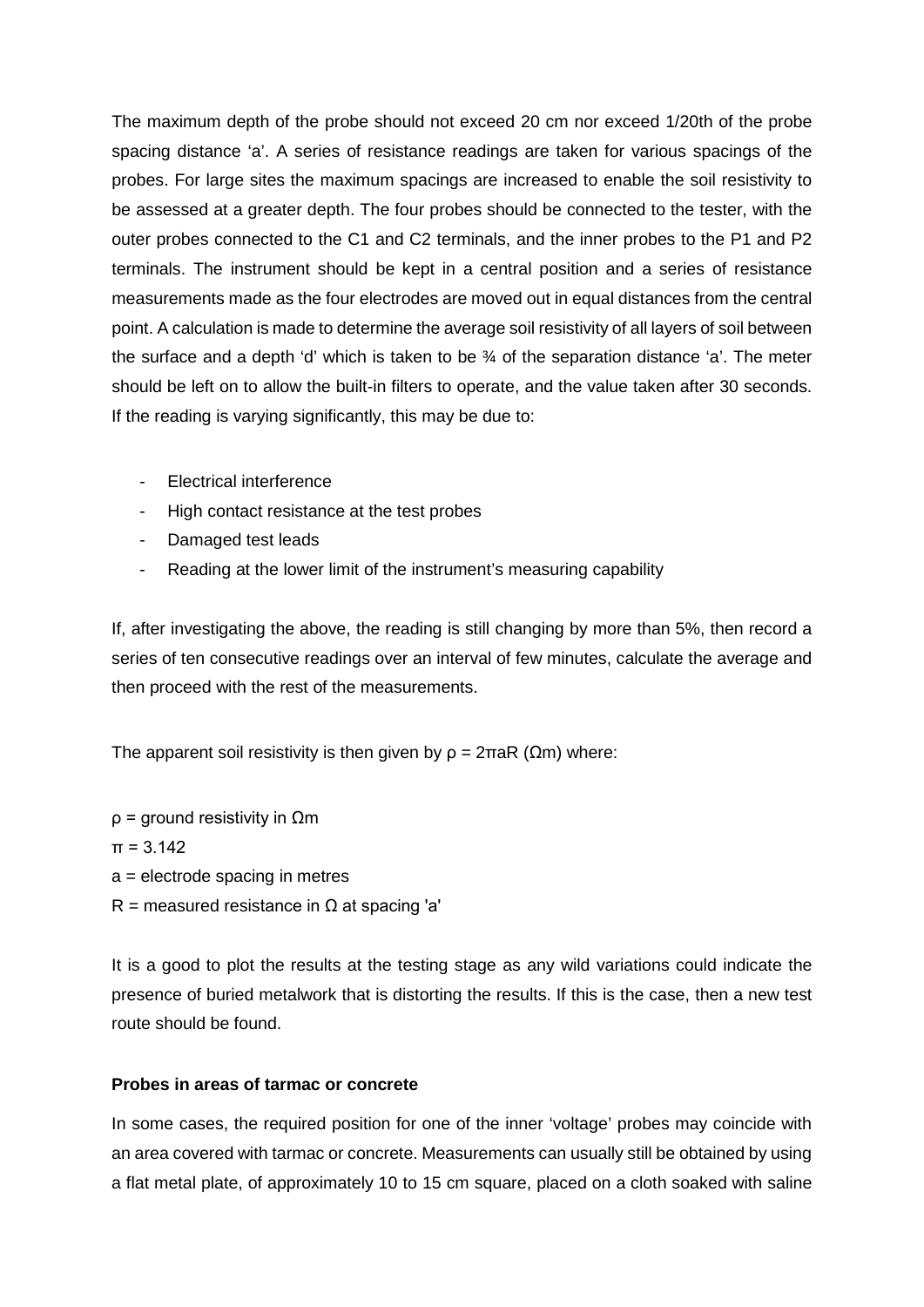water, instead of the driven probe. A small weight on top of the plate will help to decrease contact resistance. The usual precautions concerning buried metal structures apply and the area where the plate is used should not contain reinforced steel which runs in the same direction as the measurement route, or the reading will be adversely affected.

#### **Problems with depth of probes**

Despite suggestions to the contrary in many manufacturers publications, the test probe's depth ('P') need normally only be inserted to a depth in the range of 5 to 20 cm. The outer (current) probes are required to have a reasonably low resistance to earth, sufficient to allow approximately 50 mA to flow. However, if the surface soil is dry or frozen, the high contact resistance with the probe will restrict the flow of the test current. To overcome this it is recommended that a short steel rod having a smaller radius than the test probe is driven into the soil to a depth of 20 cm and removed. A weak solution of preferably warm, saline water is poured into the hole and the test probe re-inserted. If this does not provide a satisfactory reading, the probe may be driven in a little deeper. A better arrangement is a cluster of three to five probes positioned 25 cm apart and connected together. Probe clusters are normally only required at long test spacings and would introduce an error if used at small spacings. It is very unusual to require probe depths of more than 30 cm, and precautions will be required to ensure that third party equipment or cables are not damaged if probes are driven to more than 20 cm depth. Their installed depth should never exceed 1/20th of 'a'.

# **"One Rod Method" for measuring soil resistivity at distribution sites**

At hot distribution substations it is necessary to segregate the HV and LV earths. In order to do this the average soil resistivity value is required. This is a simpler test than the full Wenner test described above. The test is based on measuring the resistance of a single rod that is driven into the ground for a known depth. The resistance measurement and rod dimensions are then used to calculate the average soil resistivity required to produce the measured resistance.

For most distribution substations it is sufficient to drive the rod to a depth of 2.4 m and use this reading as the average soil resistivity value. In difficult locations a 1.2 m rod is acceptable, but if this proves difficult to drive in, then it's an early indication that there may be a high resistivity rock layer just be below the surface which could give problems achieving the desired electrode value. Once the average soil resistivity is known, a separation distance between the HV and LV can be determined. It is a good idea to position the test rod so that it can be incorporated into the final earthing arrangement. Figure 8 shows the general arrangement for this test.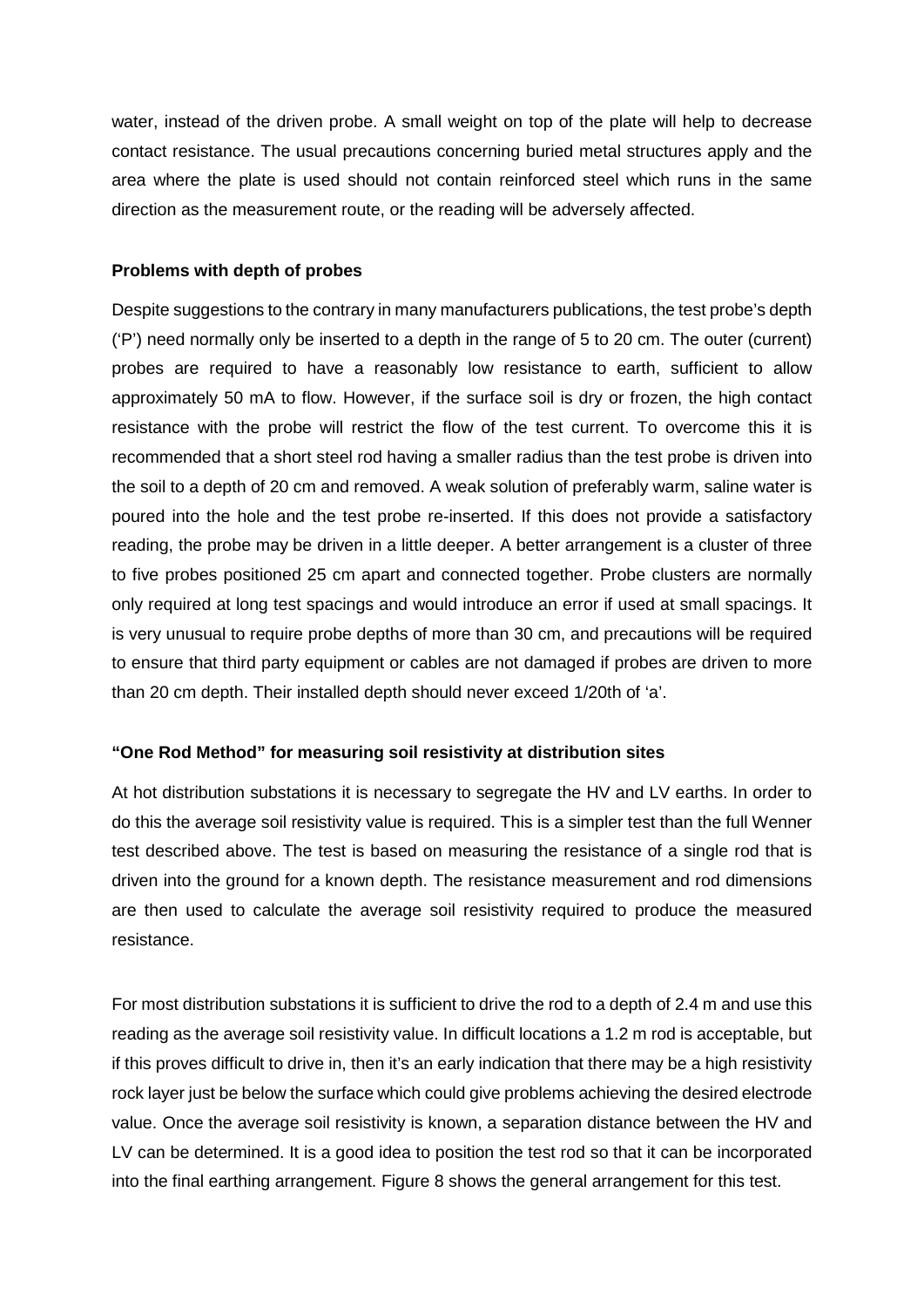

**Figure 8.** "One rod method" soil resistivity test set up

A further technique would be to take a series of measurements as the rod is driven into the ground at greater and greater depths. When the results are plotted out they could be useful in the following situations:

- to accurately locate the water table or low resistivity soil layers. The rod resistance will be seen to drop dramatically once this level is reached, assuming the surface material has a higher resistivity. This could influence the decision on whether to install deep drive electrodes or to install a horizontal electrode system.
- at primary and grid sites where readings using the Wenner method are not possible near the substation. Rods may be driven into the ground even within the substation (once the area is proven free of buried cables/equipment). The results obtained are then used to verify or modify the soil model obtained via Wenner measurements at suitable locations outside the substation. On completion of the test the rod could be incorporated into the main earth grid if appropriate.

The earth resistance of a rod will usually reduce as its driven depth is increased. The resistance of a rod should never increase with driven depth. It is the rate at which the resistance decreases with depth that allows the soil structure and layer resistivities to be determined. Soil structure where the deeper layer has a lower resistivity than the upper, will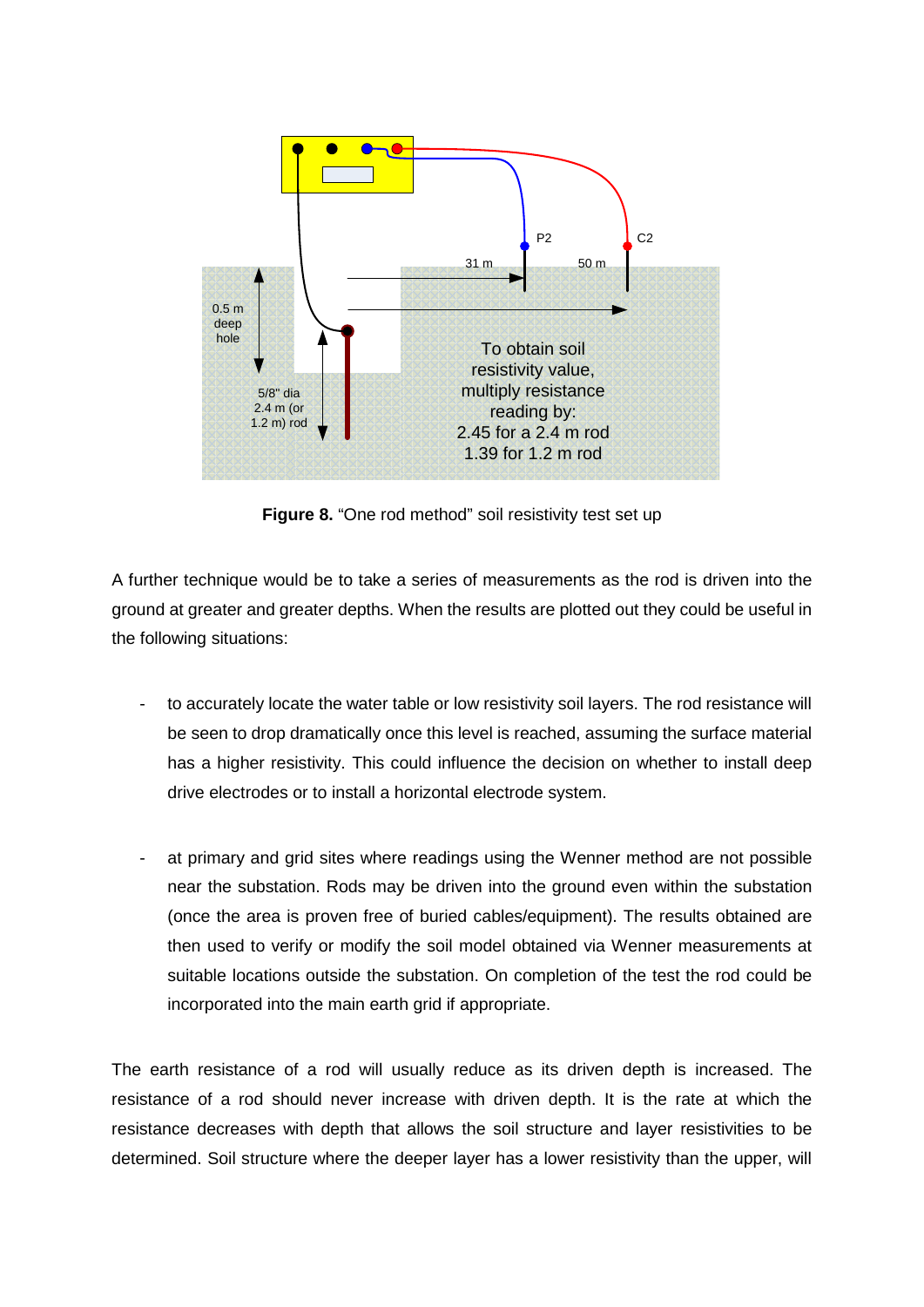produce sudden changes in the gradient of the rod's resistance curve. Where the top layer has a lower resistivity than the lower layers, then the structure is more difficult to determine, as the test current will tend to continue to flow in the top, lower resistivity layer. The resulting low current density in the higher resistivity layer has little influence on the measured resistance of the rod. Where a very high resistivity stratum is penetrated, the rod resistance may remain virtually constant with increasing depth. If a further lower resistivity layer is penetrated beneath this, then the rod resistance will again begin to decrease with increasing depth. The technique does suffer from the fact that the rod resistance is determined by conditions close to it and there is often a wide variation between rod resistances (of the same length) obtained at different positions around a site.

# **Grounding studies**

A ground mat study has one primary purpose which is to determine if a ground mat design will limit the neutral-to-ground voltages normally present during ground faults to values that the average person can tolerate. Equipment protection or system operation is rarely an objective of a ground mat study. Historically, only utilities and unusually large industrial plants have been concerned with this type of study. However, the trend of power systems toward everincreasing short-circuit capability has made safe ground mat design a criterion for all sizes of substations. This course will briefly review the theoretical background behind ground mat studies and discuss its application in the design of a ground mat.

#### **Justification for ground mat studies**

Virtually every exposed metallic object in an industrial facility is connected to ground, either deliberately or by accident. Under normal operating conditions, these conductors will be at the same potential as the surrounding earth. However, during ground faults, the absolute potential of the grounding system will rise (often to thousands of volts) along with any structural steel tied to the grounding system. Because any metal is a relatively good conductor, the steelwork everywhere will be at essentially the same voltage for most industrial installations. Most soils are poor conductors, however, and the flow of fault current through the earth will create definite and sometimes deadly potential gradients. Ground mat studies calculate the voltage difference between the grounding grid and points at the earth's surface and evaluate the shock hazard involved. Moreover, a computerized ground mat analysis of the type described herein allows the designer to specifically identify unsafe areas within a proposed mat and to optimize the mat design while verifying that the design is safe throughout the area in question.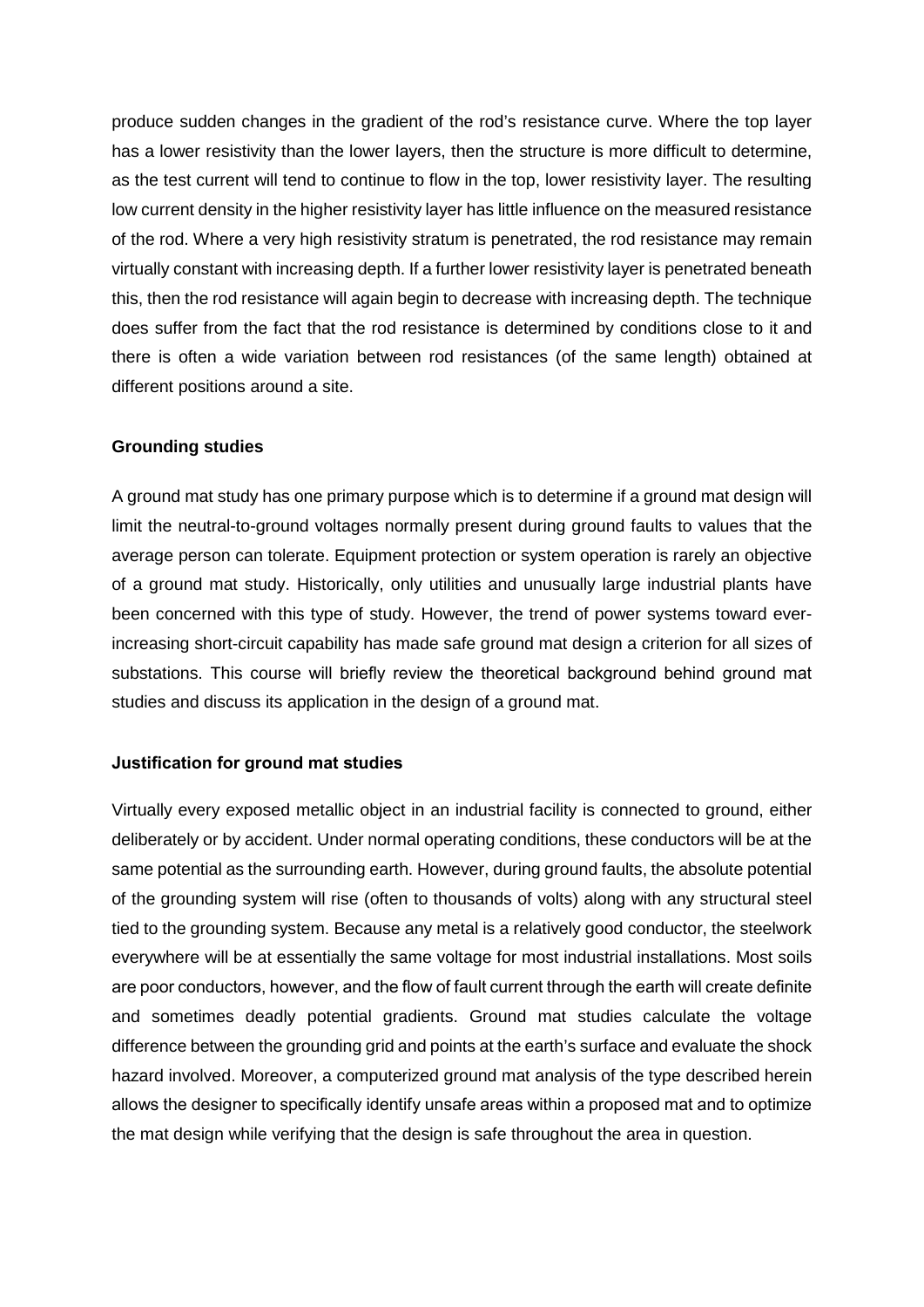#### **Modelling the human body**

To properly understand the analytical techniques involved in a ground mat study, it is necessary to understand the electrical characteristics of the most important part of the circuit: the human body. A normal healthy person can feel a current of about 1 mA. (Tests have long ago established that electric shock effects are the result of current and not voltage.) Currents of approximately 10 to 25 mA can cause lack of muscular control. In most men, 100 mA will cause ventricular fibrillation. Higher currents can stop the heart completely or cause severe electrical burns.

For practical reasons, most ground mat studies use the threshold of ventricular fibrillation, rather than muscular paralysis or other physiological factors, as their design criterion. Ventricular fibrillation is a condition in which the heart beats in an abnormal and ineffective manner, with fatal results. Accordingly, most ground mats are designed to limit body currents to values below this threshold. Tests on animals with body and heart weights comparable to those of a human have determined that 99.5% of all healthy humans can tolerate a current through the heart region defined by:

$$
I_b = \frac{0.116}{\sqrt{T}}
$$

where,

 $I_{\rm b}$  is the maximum body current in amperes, and

*T* is the duration of current in seconds,

without going into ventricular fibrillation. This equation applies to both men and women with 0.116 used as the constant of proportionality, but is valid only for 60 Hz currents. In practice, most fault currents have a DC offset.

Tests indicate that the heart requires about 5 min to return to normal after experiencing a severe electrical shock. This implies that two or more closely spaced shocks (such as those that would occur in systems with automatic reclosing) would tend to have a cumulative effect. Present industry practice considers two closely spaced shocks ( $T_1$  and  $T_2$ ) to be equivalent to a single shock ( $T_3$ ) whose duration is the sum of the intervals of the individual shocks ( $T_1 + T_2$  $=$   $\overline{T}_3$ ).

Although there are many possible ways that a person may be shocked, industry practice is to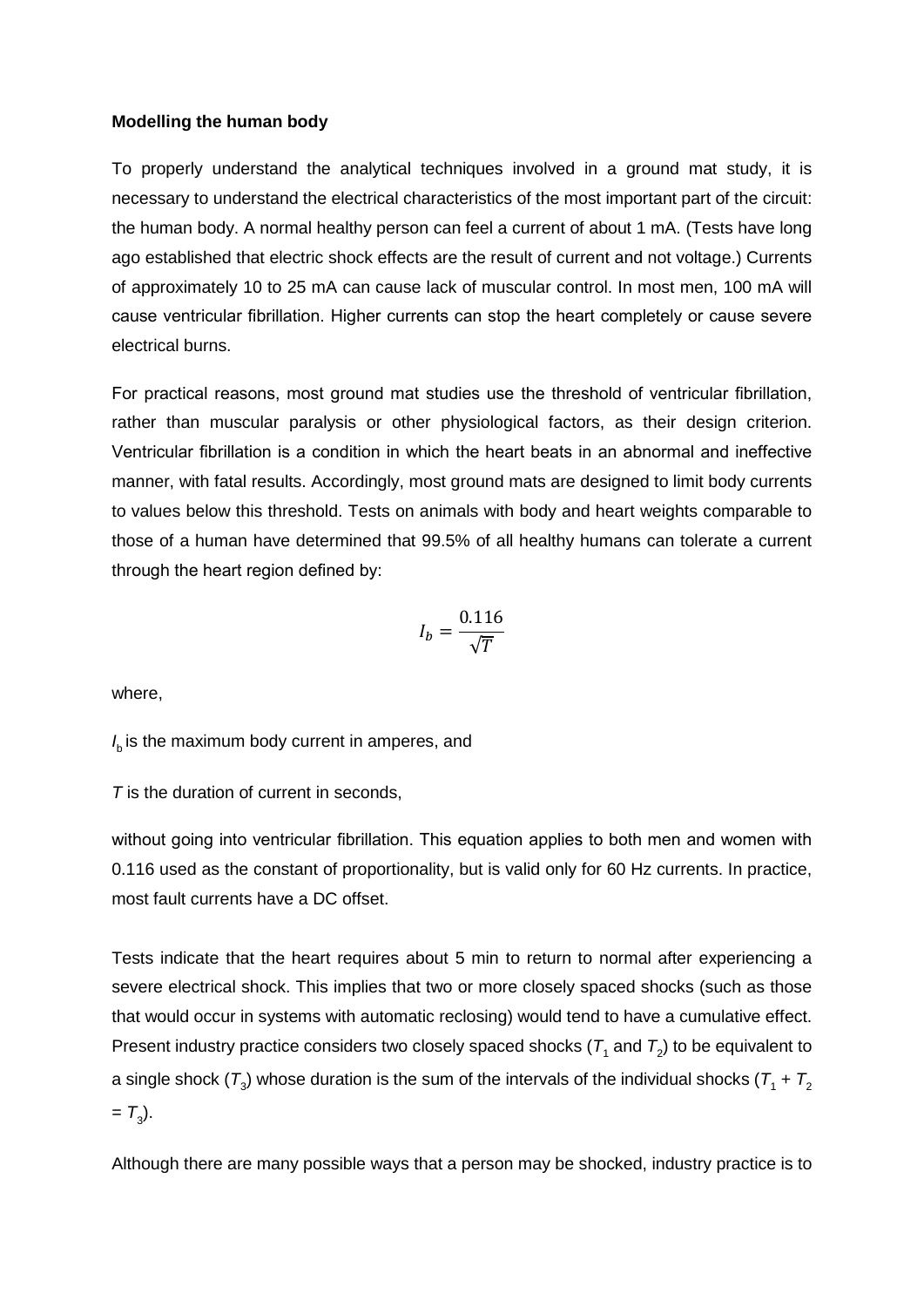evaluate shock hazards for two common, standard conditions. Figure 9 and Figure 10 show these situations and their equivalent resistance diagrams. Figure 9 shows a touch contact with current flowing from the operator's hand to his feet. Figure 10 shows a step contact where current flows from one foot to the other.



**Figure 9.** Touch potential **Figure 10.** Step potential

In each case, the body current  $I_{\rm b}$  is driven by the potential difference between points A and B. Exposure to touch potential normally poses a greater danger than exposure to step potential. The step potentials are usually smaller in magnitude, the corresponding body resistance greater, and the permissible body current higher than for touch contacts. (The fibrillation current is the same for both types of contact. In the case of step potentials, however, not all current flowing from one leg to the other will pass through the heart region.) The worst possible touch potential (called "mesh potential") occurs at or near the center of a grid mesh. Accordingly, industry practice has made the mesh potential the standard criterion for determining safe ground mat design. In most cases, controlling mesh potentials will bring step potentials well within safe limits. Step potentials can, however, reach dangerous levels at points immediately outside the grid.

Since the body of an individual who is exposed to an electrical shock forms a shunt branch in an electrical circuit, the resistance of this branch must be determined to calculate the corresponding body current. Generally, the hand and foot contact resistances are considered to be negligible. However, the resistance of the soil directly underneath the foot is usually significant. Treating the foot as a circular plate electrode gives an approximate resistance of 3  $\rho_{\rm s}$ , where  $\rho_{\rm s}$  is the soil resistivity. The body itself has a total measured resistance of about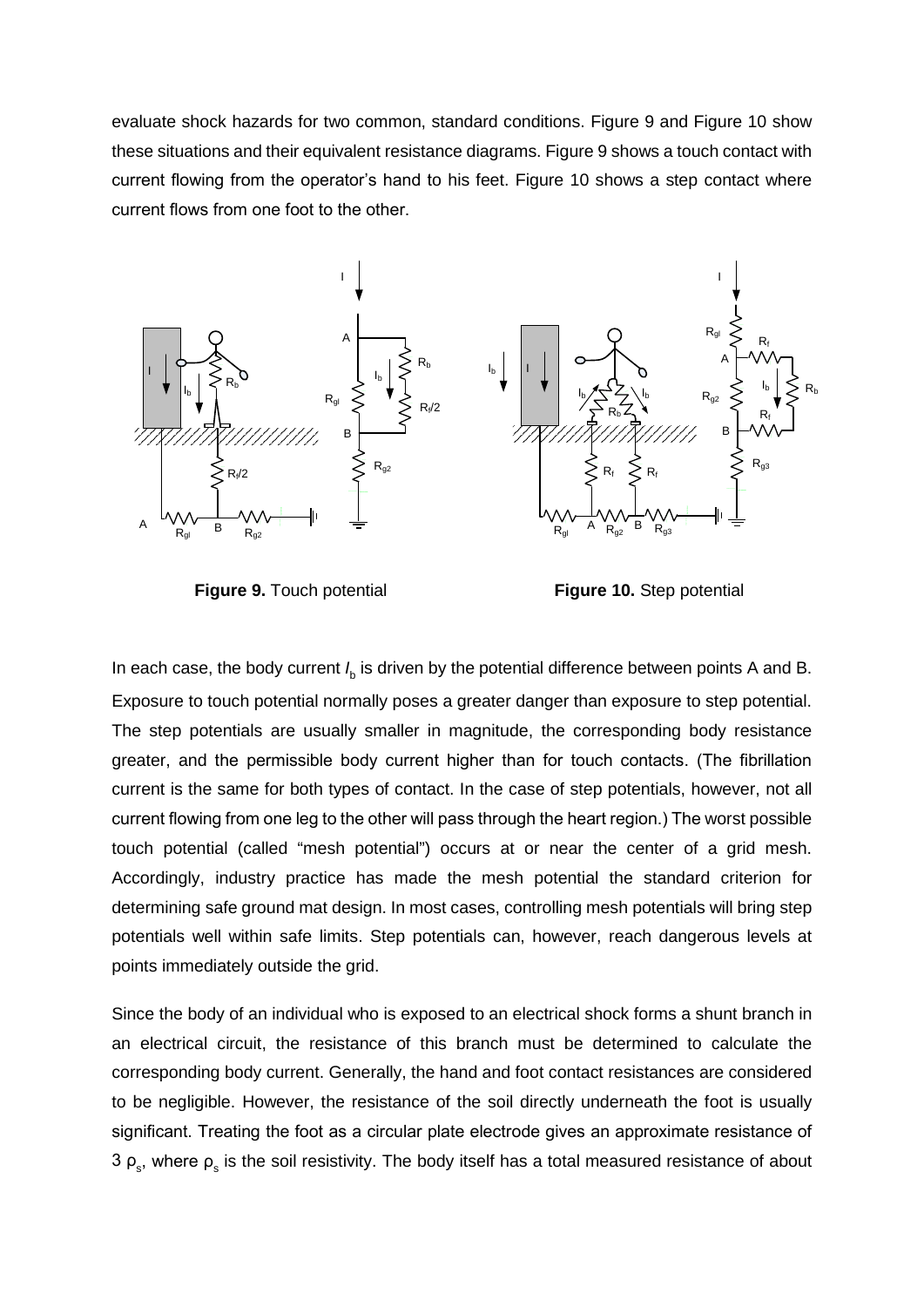2300 Ω hand to hand or 1100 Ω hand to foot. In the interest of simplicity and conservatism, IEEE Std 80-1986 recommends the use of 1000 ohms as a reasonable approximation for body resistance in both models. This yields a total branch resistance  $R = 1000 Ω + 6 ρ<sub>s</sub>$  for foot-tofoot resistance, and  $R = 1000 \Omega + 1.5 \rho_s$  for hand-to-foot resistance where  $\rho_s$  is the surface resistivity in ohm-meters ( $Ωm$ ) and *R* is expressed in ohms ( $Ω$ ).

Maximum tolerable step and touch potentials are:

$$
E_{step-tolerable} = \frac{(1000 \Omega + 6\rho_s)(0.116)}{\sqrt{T}}
$$

$$
E_{touch-tolerable} = \frac{(1000 \Omega + 1.5\rho_s)(0.116)}{\sqrt{T}}
$$

Because these voltages are dependent on surface resistivity, most industrial facilities have several different values for each tolerable voltage to match the various surface materials found in the plant.

Although in each of the cases discussed, body resistance shunts a part of the ground resistance, its actual effect on voltage and current distribution in the overall system is negligible. This becomes obvious when the normal magnitude of the ground fault current (as much as several thousand amperes) is compared to the desired body current (usually no more than several hundred milliamperes).

#### **Traditional analysis of the ground mat**

The voltage rise of any point within the grid depends upon three basic factors: groundresistivity, available fault current, and grid geometry.

#### **Ground resistivity**

Most ground mat studies assume that the ground grid is buried in homogeneous soil. This is a good model for most soils and simplifies the calculations considerably. Also, many nonhomogeneous soils can be modelled by two-layer techniques. Although reasonably straightforward, these methods involve quite a bit of calculation, making computation by hand difficult. Normally, the two-layer model is necessary only for locations where bedrock and other natural soil layers with different resistivities are close enough to the surface and/or grid to severely affect the distribution of current.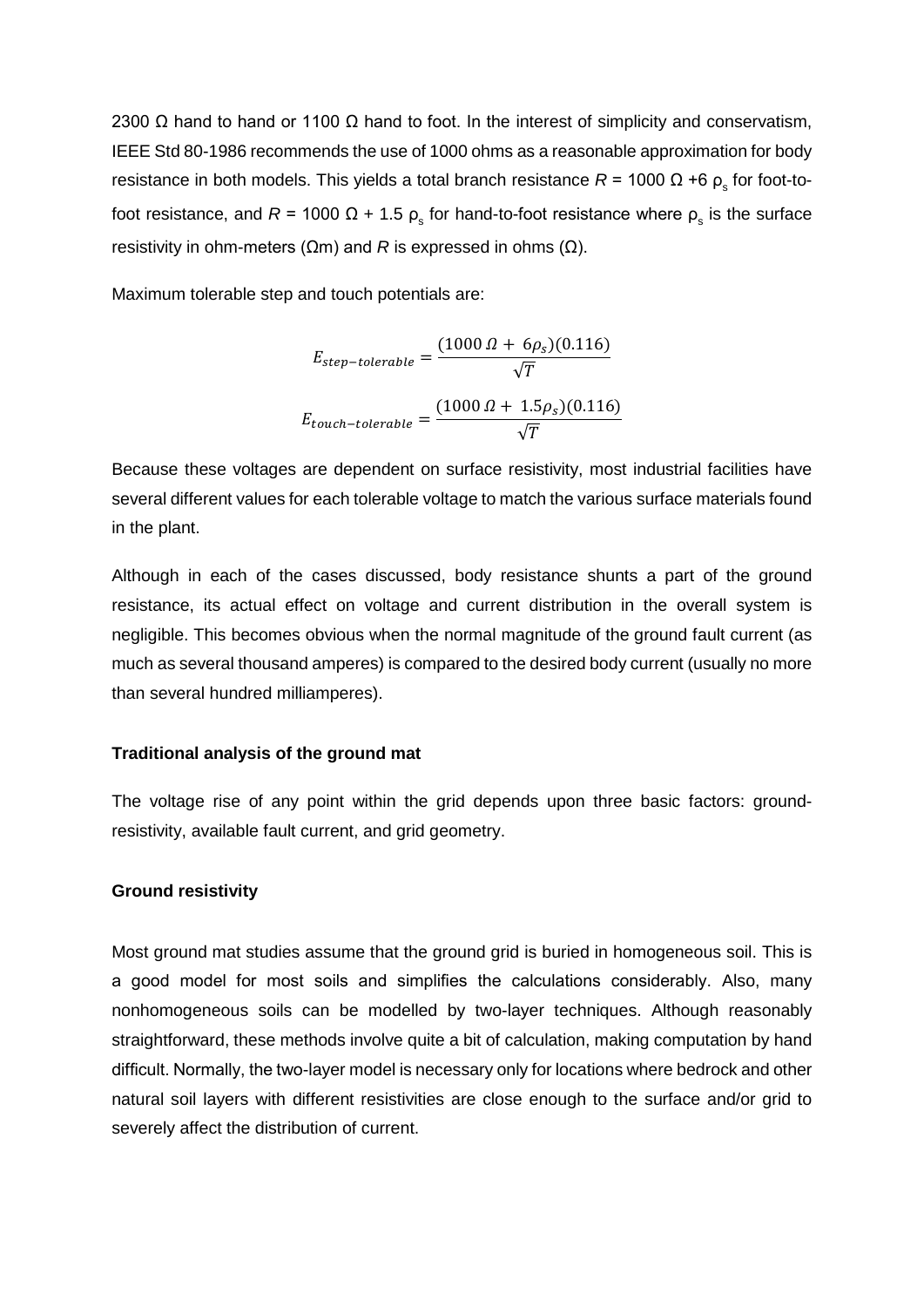Of far more serious concern are soils that experience drastic and unpredictable changes in resistivity at various points on the surface. These situations present the following problems:

- Difficulty of modelling the soil in calculations
- Physical difficulties in finding the area boundaries in the field and measuring each area's local resistivity

At present, these cases are normally handled by the inclusion of a safety margin in the value used for soil resistivity.

Because soil resistivity varies with moisture content and, to a lesser degree, with temperature, ideally these measurements should be made over a period of time under different weather conditions. If, for some reason, an actual measurement of resistivity is impractical, Table 1 gives approximate values of resistivity for different soil types. These values are only approximations and should be replaced by measured data whenever possible.

| Type of ground   | Resistivity $\Omega \cdot m($ ) |
|------------------|---------------------------------|
| Wet organic soil | 10                              |
| Moist soil       | 102                             |
| Dry soil         | 103                             |
| <b>Bedrock</b>   | 104                             |

**Table 1.** Approximate values of soil resistivity

# **Fault current—magnitude and duration**

Since shock hazard is a function of both time and current, a strictly rigorous ground mat analysis would require checking every possible combination of time and current. In practice, the worst shock hazard normally occurs at the maximum fault current. Determination of ground fault current and clearing time normally requires a separate system study. The techniques and problems of making fault studies are covered in numerous sources. Therefore, this section will only cover aspects peculiar to ground grid studies.

After the system impedance and grid resistance have been determined, the maximum ground fault current (assuming a bolted fault) is given as follows:

$$
I = \frac{3V}{3R_g + (R_1 + R_2 + R_0) + j(X_1 + X_2 + X_0)}
$$

where,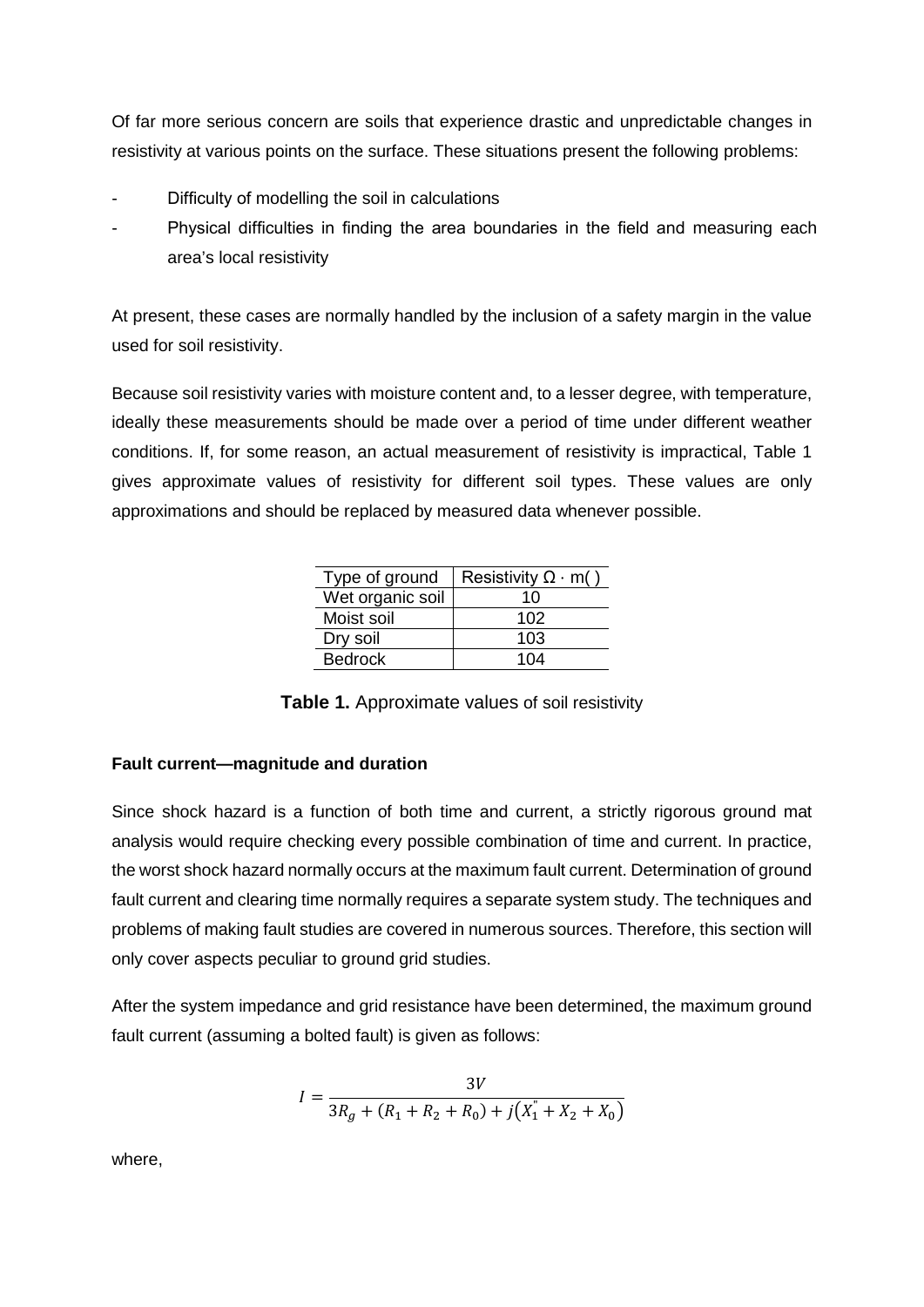I is the maximum fault current in amperes (note that this is not the same as the current in  $I_{\rm b}$ ),

V is the phase-to-neutral voltage in volts,

 $R_a$  is the grid resistance to earth in ohms,

 $R_1$  is the positive sequence system resistance in ohms,

 $R<sub>2</sub>$  is the negative sequence system resistance in ohms,

 $R_0$  is the zero sequence system resistance in ohms,

 $X_{1}^{\prime}$  is the positive sequence subtransient system reactance in ohms,

 $X<sub>2</sub>$  is the negative sequence system reactance in ohms, and

 $X_0$  is the zero sequence system reactance in ohms.

This current will, in general, be a sinusoidal wave with a DC offset. Since DC current can also cause fibrillation, the current value *I* must be multiplied by a correction factor called the decrement factor to account for this effect. The exact value for the decrement factor *D* is given by the following equation:

$$
D = \sqrt{\frac{1}{T} \left[ T + \frac{1}{\omega} \cdot \frac{X}{R} \left( 1 - e^{\frac{-2\omega T}{X/R}} \right) \right]}
$$

where,

T is the duration of fault in seconds,

ω is the system frequency in radians per second,

X is the total system reactance in ohms, and

R is the total system resistance in ohms.

A common mistake in calculating ground mat current is to ignore alternate current paths. In most systems, only a portion of the ground fault current will return to the source through the earth. Because of the time and expense involved in running a full scale short-circuit study to accurately account for the division of fault current, the worst-case situation based upon the full short-circuit capability of the fault source is generally used.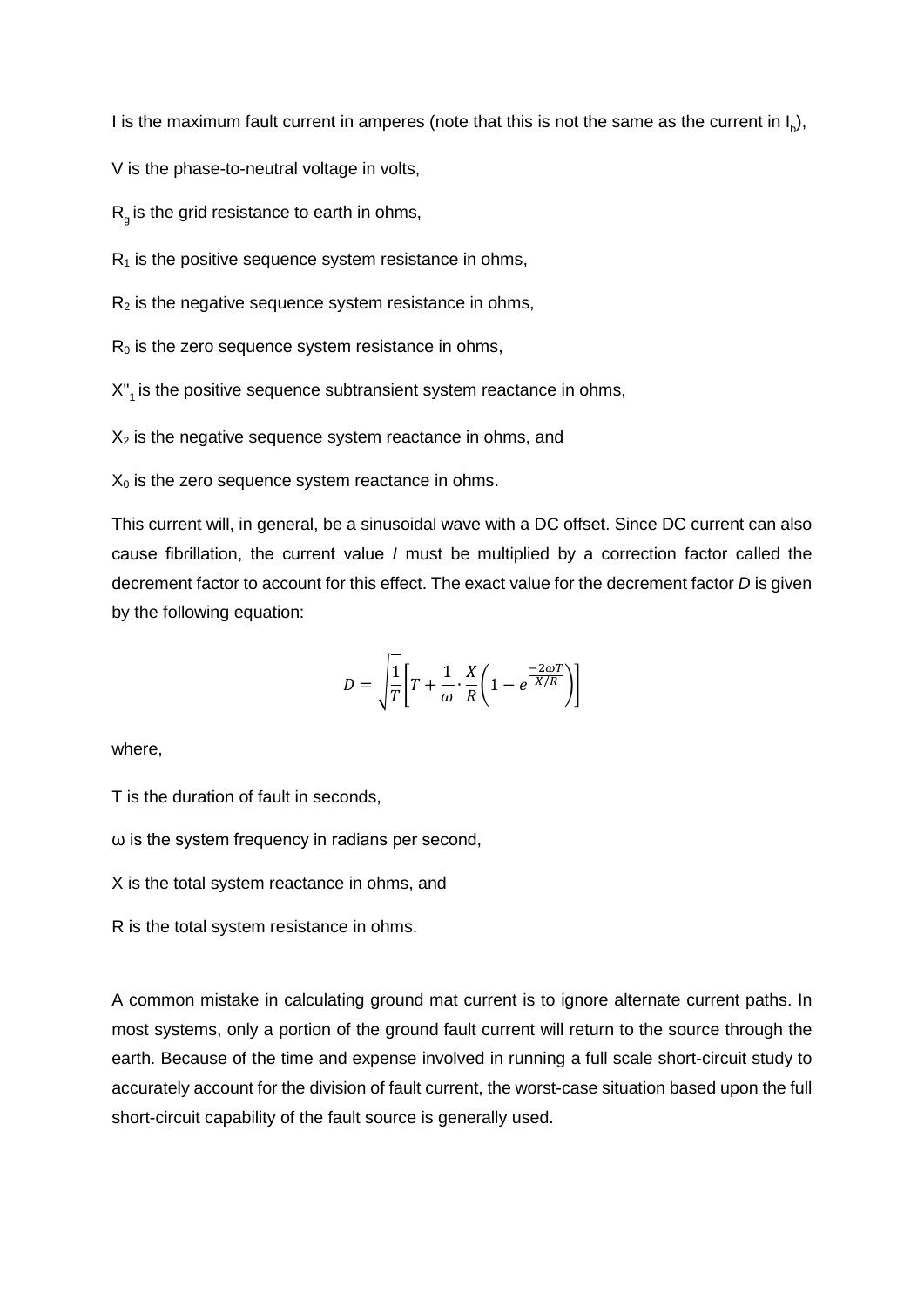To determine the fault duration, it is necessary to analyze the relaying scheme to find the interrupting time for the current. The choice of the clearing time of either the primary protective devices or the backup protection for the fault duration depends upon the individual system. Designers must choose between the two on the basis of the estimated reliability of the primary protection and the desired safety margin. Choice of backup device clearing time is more conservative, but it will result in a more costly ground mat installation.

#### **Fault current—the role of grid resistance**

In most power systems, the grid resistance is a significant part of the total ground fault impedance. Accurate calculation of ground fault currents requires an accurate and dependable value for the grid resistance. The equation below gives a quick and simple formula for the calculation of resistance when a minimum of design work has been completed.

$$
R = \frac{\rho}{4r} + \frac{\rho}{L}
$$

where,

R is the grid resistance to ground in ohms,

ρ is the soil resistivity in ohm-meters,

L is the total length of grid conductors in meters, and

r is the radius of a circle with area equal to that of the grid in meters.

The first term gives the resistance of a circular plate with the same area as the grid. The second term compensates for the grid's departure from the idealized plate model. The more the length of the grid conductors increases, the smaller this term becomes. This equation is surprisingly accurate and is ideal for the initial stages of a study where only the most basic data about the ground mat is available.

From the above equation it becomes evident that adding grid conductors to a mat to reduce its resistance eventually becomes ineffective. As the conductors are crowded together, their mutual interference increases to the point where new conductors tend only to redistribute fault current around the grid, rather than lower its resistance.

Any computer program that can calculate the grid voltage rise can also calculate the grid resistance (with greater accuracy than the method described immediately above). The grid resistance is simply the total grid voltage rise (relative to a "remote" ground reference) divided by the total fault current. In many cases, such programs perform this calculation automatically. This method can be applied to any grid configuration with any number of conductor elements.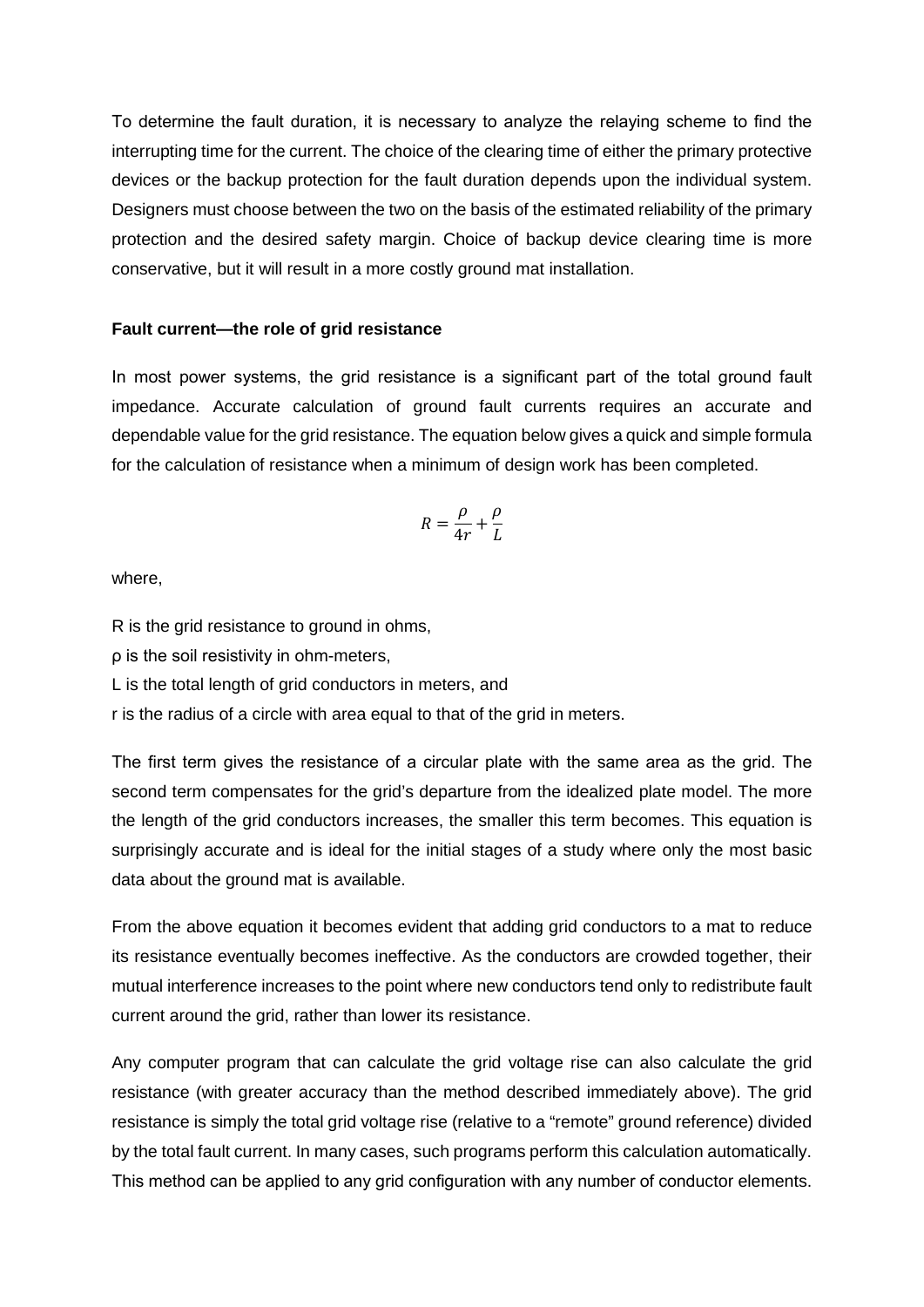However, because the more advanced of these programs calculate grid voltages by solving hundreds of simultaneous equations, the same procedure is usually not practically achievable with hand calculations.

Since grid resistance is viewed as a measure of the grid's ability to disperse ground fault current, many designers are tempted to use resistance as an indicator of relative safety of a ground mesh. In general, however, there is no direct correlation between grid resistance and safety. At high fault currents, dangerous potentials exist within low resistance grids. The only occasion where a low grid resistance can guarantee safety is when the maximum potential rise of the entire grid (i.e., grid potential) is less than the allowable touch potentials. In these cases, the ground mat is inherently safe.

#### **Grid geometry**

The physical layout of the grid conductors plays a major role in ground mat analysis. The step and touch potentials depend upon grid burial depth, length and diameter of conductors, spacing between each conductor, distribution of current throughout the grid, location of the grid with respect to a different resistivity soil layer, and proximity of the fault electrode and the system grounding electrodes to the grid conductors, along with many other factors of lesser importance. A perfectly rigorous analysis of all these variables would require both simultaneous linear and complex differential equations to exactly describe the distribution of current throughout the grid.

IEEE Std 80-1986 provides the practical method for computing the effects of the grid geometry upon the step and touch potentials.

$$
E_{mesh} = K_m K_i \rho \frac{I}{L}
$$

$$
E_{step} = K_s K_i \rho \frac{I}{L}
$$

where,

Emesh is the worst-case touch potential at the surface above any individual grid area (i.e., "mesh") within the mat,

 $E_{\text{step}}$  is the worst-case step potential anywhere above the mat,

ρ is the soil resistivity in ohm-meters, .

I is the maximum total fault current in amperes (adjusted for the decrement factor)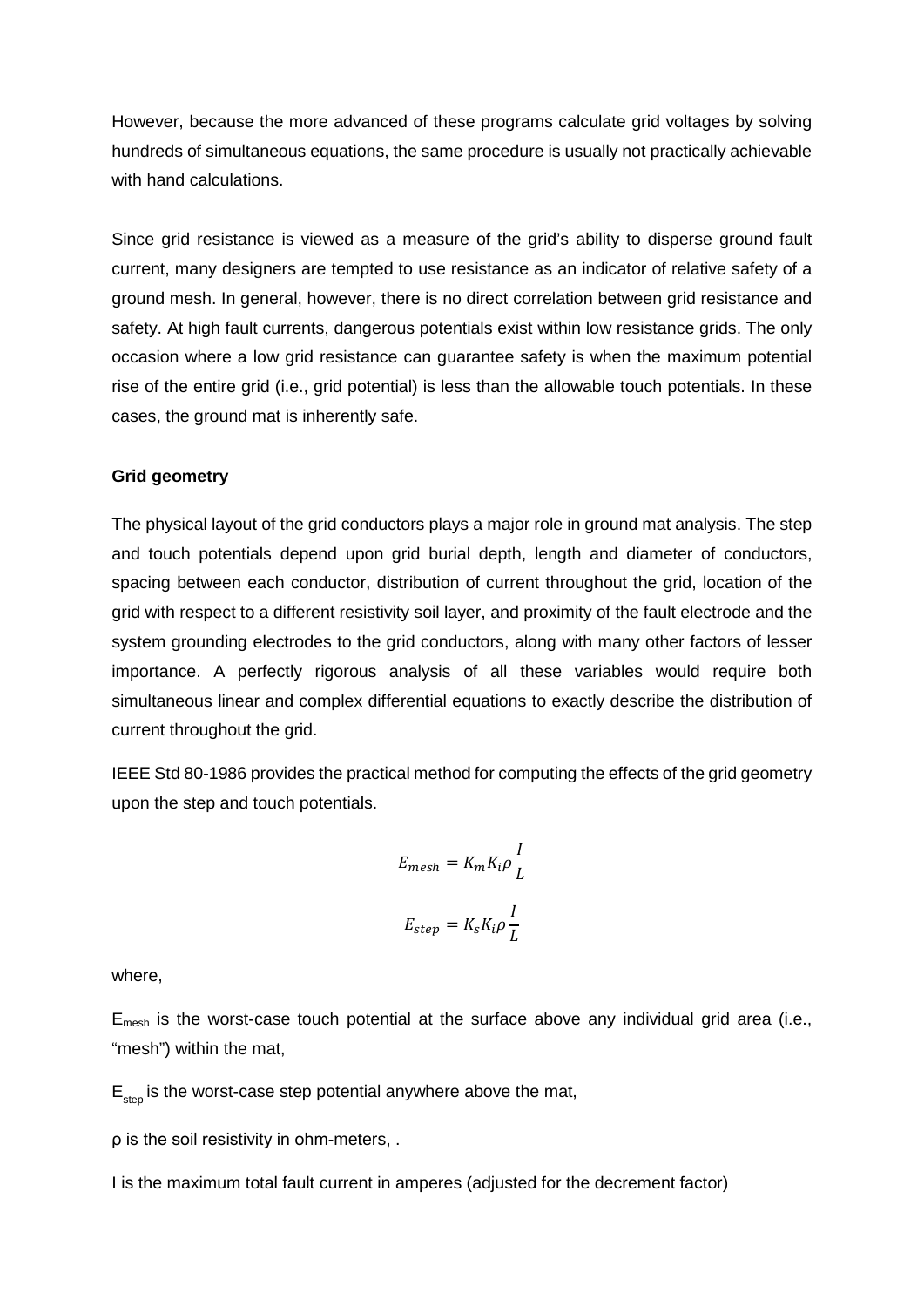L is the total length of grid conductors in meters,

 $K<sub>m</sub>$  is the mesh coefficient,

 $K<sub>s</sub>$  is the step coefficient, and

 $K<sub>i</sub>$  is the irregularity factor.

Coefficients  $K_{m}$  and  $K_{s}$  are calculated by two reasonably simple equations based upon the number of grid elements, their spacing and diameters, and the burial depth of the grid.

Because these equations do not take into account the many other factors that influence grid voltages, they are not meant to rigorously model a grid design, but are instead intended to make hand calculation of touch and step potentials feasible. Equations above incorporate an irregularity factor  $K_i$  to compensate for the inaccuracies introduced by these simplifying assumptions. Except for applications involving very simple grid configurations, proper selection of a value for  $K_i$  is dependent upon the experience and judgment of the designer.  $K_m$ and K<sub>s</sub> can only be calculated for regular grid designs and must be estimated for irregular grid geometries. Most often, a high value picked for all these factors in the interest of conservatism usually results in an overdesigned mat. Conversely, there is no way to determine if the selected values are too low, resulting in an unsafe ground mat design.

The values of  $E_{\text{mesh}}$  and  $E_{\text{step}}$  calculated by the above equations must be compared to the tolerable touch and step potentials,  $E_{touch\text{-tolerable}}$  and  $E_{step\text{-tolerable}}$  in order to establish whether or not the design is safe. If, in fact, one of the tolerable voltage limits is exceeded, it is sometimes possible, by inspection of the grid, to determine mesh locations where additional crossconductors should be added in order to achieve a safe design. The more general approach, however, is to uniformly increase the number of grid conductors.

Although this traditional hand calculation method for determining step and mesh potentials was considered acceptable in the past, modern ground mat studies normally use one of the new generation of computer programs. There are two types of computer programs available for ground mat studies. One type performs the aforementioned traditional hand calculations for empirically determining step and mesh potentials, but does it faster and more efficiently than possible by hand. The other type of program calculates the step and touch potentials for each individual grid (i.e., "mesh") within the overall ground mat. The results, therefore, allow a more detailed analysis of ground mat design effectiveness, pinpointing any mesh locations where shock hazards may exist. The discussion that follows will concentrate on the latter of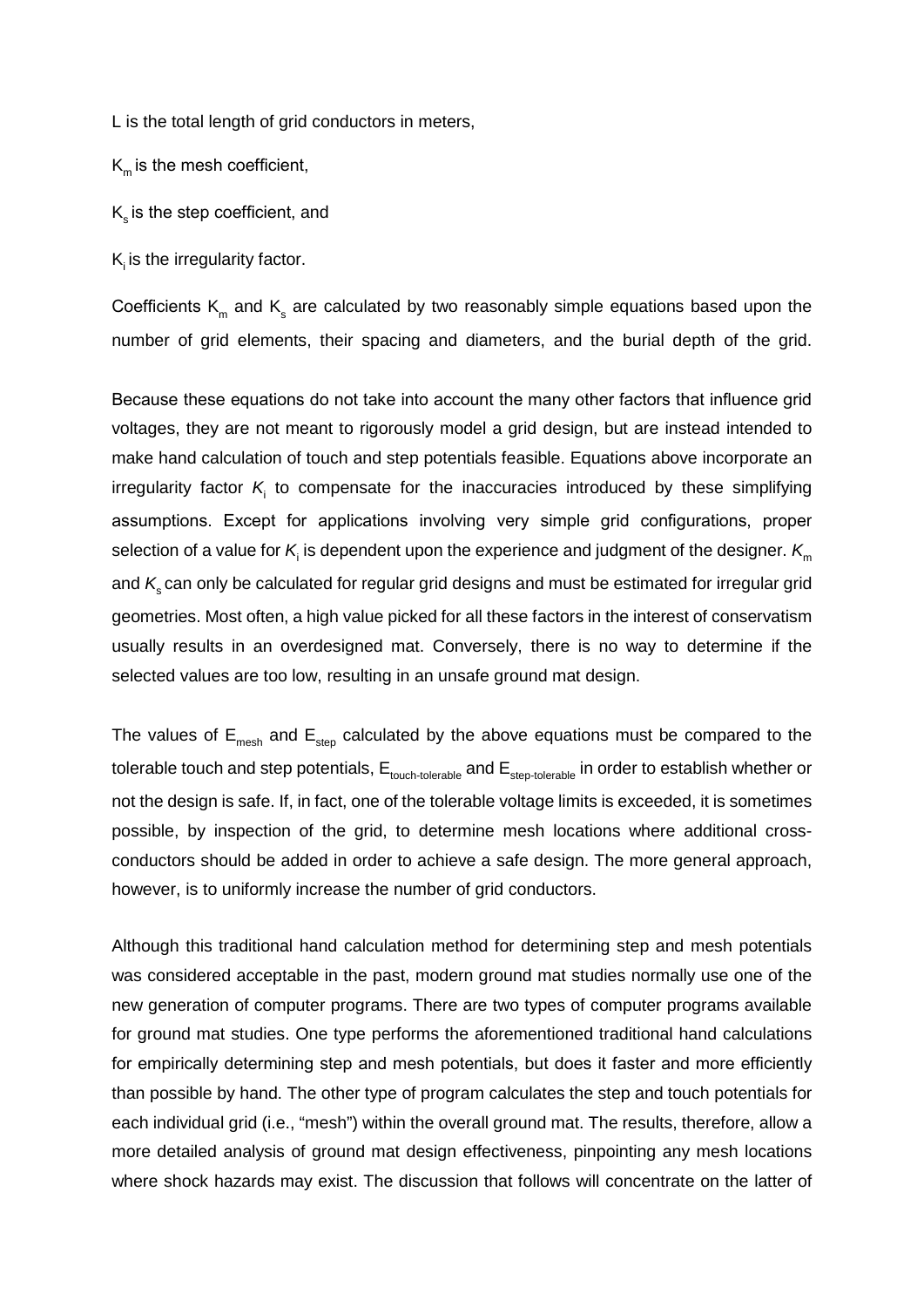the two program types.

# **Advanced grid modelling**

The key to an accurate ground grid analysis is the individual modelling of each single grid element, rather than the en masse treatment. For example, Figure 11 shows a single grid element located at depth *h* below the earth's surface in a homogenous medium.



**Figure 11**. Modelling of single grid element

The element runs from point  $(x_1, y_1, z_1)$  to  $(x_1, y_2, z_1)$  and is radiating current to the surrounding earth at the linear current density  $\sigma$  (the current per unit length). By integrating  $\sigma$  over the length of the grid element, the current flux ξ can be found at any desired point (a) as follows:

$$
\xi = \int_{y_1}^{y_2} \frac{\sigma_1}{4\pi} \frac{dy}{R^2} r
$$

where,

ξ is the current per unit area at any point,

 $\sigma_1$  is the current flowing to ground per unit length of conductor (current density),

$$
R = \sqrt{(i - x_1)^2 + (j - y_1)^2 + (k - z_1)^2}
$$

$$
r = \frac{(i - x_1)i + (j - y_1)j + (k - z_1)k}{\sqrt{(i - x_1)^2 + (j - y_1)^2 + (k - z_1)^2}}
$$

NOTE: For the purposes of illustration, the equation above shows a special-case expression that is only valid for lines running parallel to the y axis. The more general form is derived in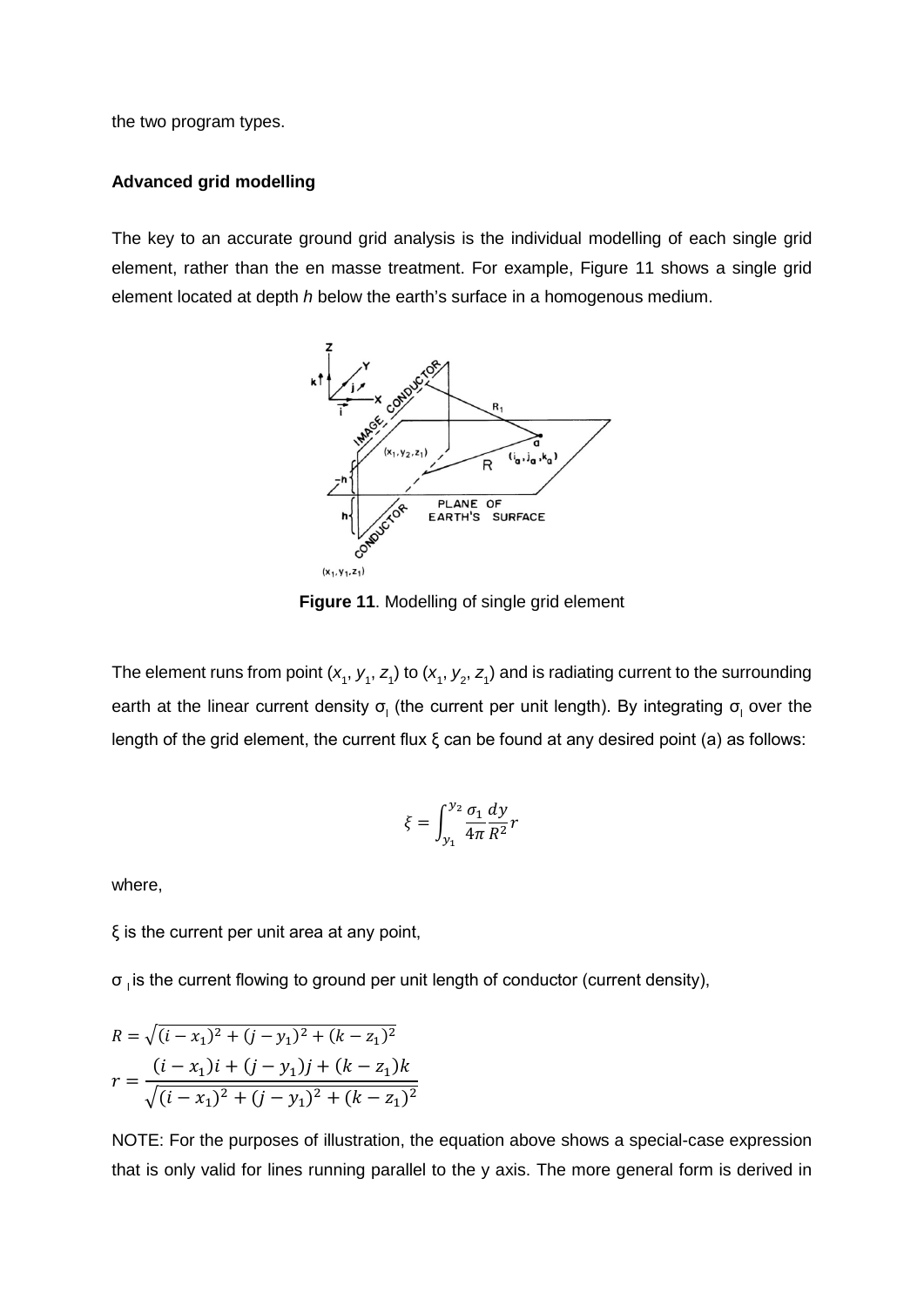the same manner, but is much more difficult to follow.

#### **Physical model used in calculating voltage at point (a) due to a single conductor**

Once ξ has been determined, the E field at the same point can be expressed as follows (assuming a homogeneous soil):

*E* = ρξ

where ρ is the soil resistivity.

From this, the voltage at point (a) can be obtained by performing the following integration:

$$
V_{al} = -\int_{\infty}^{a} Edl
$$

or,

$$
V_{a1} = \frac{\rho \sigma_1}{4\pi} \ln \left[ j_a - y_2 + \sqrt{(i_a - x_1)^2 + (j_a - y_2)^2 + (k_a - z_1)^2} \right]
$$

$$
+ \ln \left[ j_a - y_1 + \sqrt{(i_a - x_1)^2 + (j_a - y_1)^2 + (k_a - z_1)^2} \right]
$$

where,

 $V_{\text{A}1}$  is the absolute potential at any point (a) due to line 1. This process must be repeated for every element in the grid.

This process is complicated somewhat by the presence of the "current density" factor  $\sigma$  in the equations. Although above equations treat σ, as a constant, in actuality it varies continuously along the length of each grid element, as well as from element to element. In practice, the variation of  $σ<sub>i</sub>$  along the length of an element has little effect upon the calculated voltages, especially when calculating mesh potentials. The variation between elements is very significant, however, and must be obtained by solving a set of simultaneous equations.

When the variation of current density along an element is important, it can be approximated by modelling the element as several segments, each with its own value of σ<sub>ι</sub>. Finally, the individual contribution of each grid element can be summed to determine the total voltage at point (a).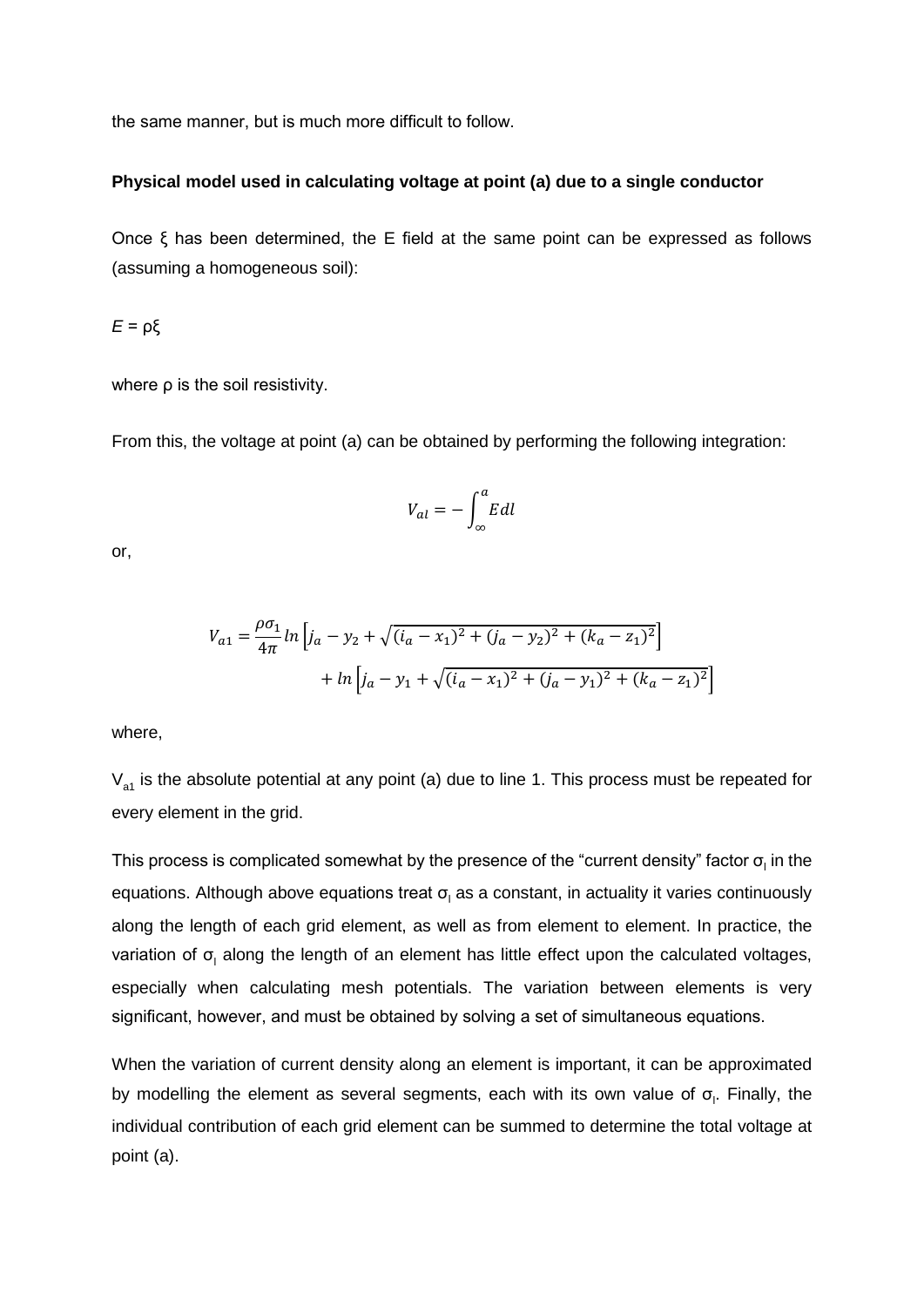An extension of this same basic approach involving multiple images of each conductor is used to perform calculations for multilayer (typically two layer) soils. The number and complexity of the equations that must be solved is greater, but they can be readily managed using the computer solution methods.

The advantages of this analytical method are immediately apparent. This technique automatically accounts for the finite length of each element, a particularly important consideration when finding the potential at points near the end of an element. It can handle grid designs with large degrees of asymmetry with no sacrifice in accuracy. In cases involving multilayer soils, the effect of the resulting redistribution of currents within such soil systems on touch and step potentials is accurately quantified. Furthermore, since point (a) can be located anywhere and any number of points can be examined, detailed analysis of the grid design is possible.

The grid layout also determines which points should be checked for touch and step potentials. Touch potentials are normally calculated at the mesh centers, at control stations (where operators may be present), at the entrances to the facility, and at the corners of the grid. Step potentials are rarely a problem inside the grid. However, they may be a danger in the areas just outside the grid, such as the exterior of a perimeter switchyard adjacent to the fence. The worst step potentials usually occur along a diagonal line at the corners of a grid. Shock hazard voltages can be accurately determined at all such critical locations using these calculation procedures. In addition, the absolute (earth) surface potentials and the ground potential rise (EPR) of the grid is an automatic by-product.

# **Input/output techniques**

The increased use of personal computers in the workplace has led to higher expectations for all software. Ground mat analysis programs are no exception. Since the grid layout is so important to this class of programs, they are especially well suited to graphical input/output methods. First generation programs typically required the user to input the end coordinates of each grid element, and simply printed the calculated voltages at user-designated coordinates. Although the basic calculations are correct, interpretation is difficult and checking the data entry is laborious and time-consuming.

Most modern ground mat analysis programs support some form of graphical output, either two-dimensional or three-dimensional. Many programs allow the user to draw the grid design and then calculate the endpoints internally. With proper preparation, others are capable of reading the grid design directly from CAD drawing files. Some programs can select the points to calculate automatically or plot equipotential lines. Ground mat programs can also do